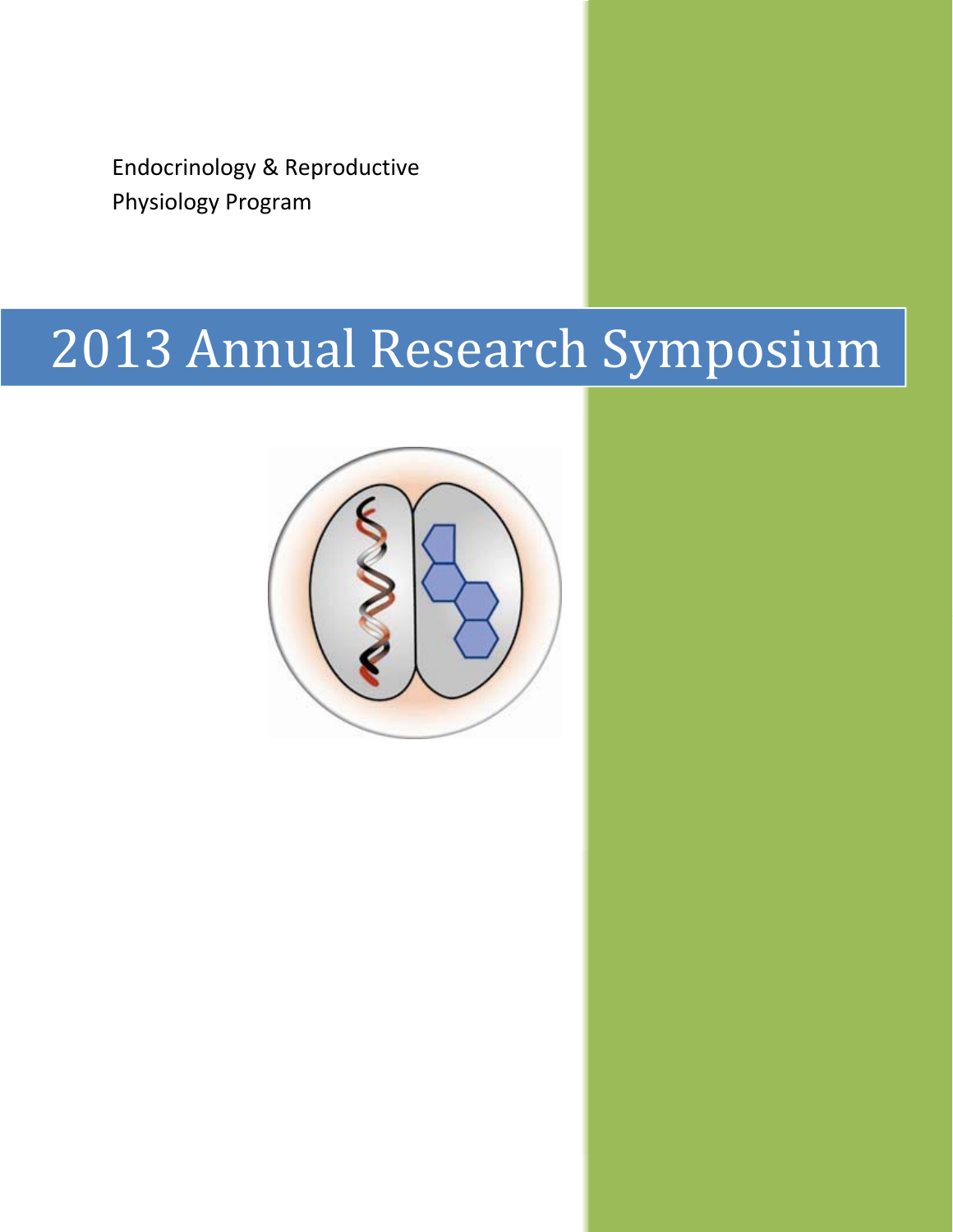### Table of Contents

| Table of Contents & Acknowledgements                   | 2  |
|--------------------------------------------------------|----|
| Schedule of Events                                     | 3  |
| Keynote Speaker Biography - Dr. Robert Lane, MD        | 4  |
| Invited Guest Speaker Biography - Dr. Joel Eisner, PhD | 5  |
| Abstracts for Oral Presentation                        | 6  |
| Abstracts for Poster Presentation                      | 13 |
| 2013 ERP Progam Faculty Directory                      | 29 |
| 2013 ERP Graduate Student Directory                    | 31 |
| Trainees Supported by NIH T32HD041921                  | 32 |

#### **Event Acknowledgements**

- Dr. Manish Patankar, PhD (Event Chair)
- Dr. Ian Bird, PhD (Program Director)
- Session Hosts: Roxanne Alvarez, Amanda Hankes, Fatou Jallow and Mayra Pastore
- Tiffany Bachmann, MA Student Services Coordinator
- Staff at the Fluno Center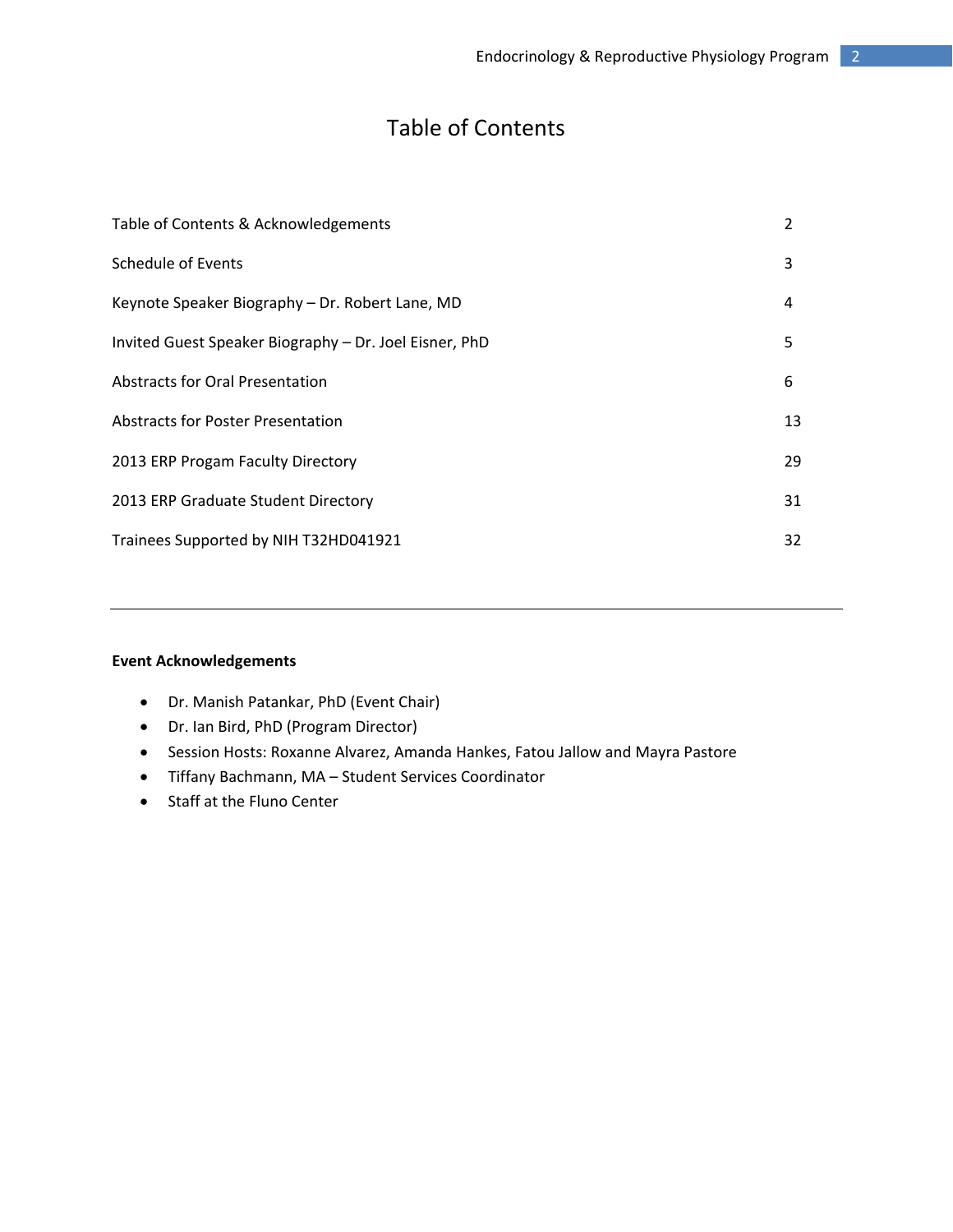# Schedule of Events

| $9:00$ AM $-9:15$ AM   | <b>Welcome Remarks</b>                                                                                                                                                               |
|------------------------|--------------------------------------------------------------------------------------------------------------------------------------------------------------------------------------|
| 9:15 AM - 9:35 AM      | <b>Student Session 1: Roxanne Alvarez</b><br>" The Role of Agonist-Induced Hyperpolarization in Initial and<br>Sustained Phase Ca2+ Entry in P-UAEC"                                 |
| $9:35$ AM $-9:55$ AM   | <b>Student Session 1: Fatou Jallow</b><br>"Prolactin/TGFα Induce Tumorigenesis and ERα-Dependent<br>Proliferation of Mammary Epithelial Cells in the Absence of Estrogenic<br>Ligand |
| $9:55$ AM $- 10:15$ AM | Student Session 1: Dr. Dan Mandel<br>" Safety of 17-hydroxyprogesterone Caproate in Rhesus Gestation"                                                                                |
| 10:15 AM - 10:30 AM    | <b>Break</b> - Foyer                                                                                                                                                                 |
| 10:30 AM - 11:30 AM    | Keynote Presentation: Dr. Robert Lane, MD<br>Chair, Department of Pediatrics & Pediatrician in Chief<br>Medical College of Wisconsin and Children's Hospital of Wisconsin            |
| 11:30 AM - 12:15 PM    | Title: "Epigenetics - An Accessible Translational Mechanism"<br>Lunch - Executive Dining Room (pending confirmation)                                                                 |
| 12:30PM - 2:00 PM      | Invited Speaker: Dr. Joel Eisner, PhD<br>Director of Product Development<br><b>Viamet Pharmaceuticals</b>                                                                            |
|                        | Title: "Selective P450C17 (CYP17) lyase inhibition: Its role in the<br>treatment of castration-resistant prostate cancer (CRPC) and disorders<br>of androgen excess. "               |
|                        | Note: There will be time to discuss alternative careers in industry<br>following the scientific talk                                                                                 |
| $2:00$ PM $-3:00$ PM   | Poster Session and Refreshment Break-Foyer                                                                                                                                           |
| 3:00 PM - 3:20 PM      | <b>Student Session 2: Danielle Fontaine</b><br>"Tcf19 is a Novel Islet Factor Important in Cell Survival and<br>Proliferation"                                                       |
| 3:20 PM - 3:40 PM      | Student Session 2: Lei Wang<br>"Functional analysis of the endocytic adaptor FCHO in clathrin-coated<br>vesicle formation"                                                           |
| $3:40$ PM $- 4:00$ PM  | <b>Student Session 2: Adriana Rodriguez</b><br>" The Role of FGF Signaling in the Establishment of the Fetal-Maternal<br>Vasculature"                                                |
| 4:10 PM - 4:45 PM      | <b>Closing Remarks and awards</b>                                                                                                                                                    |
| 4:45 PM $-$ 5:00 PM    | Poster Take Down                                                                                                                                                                     |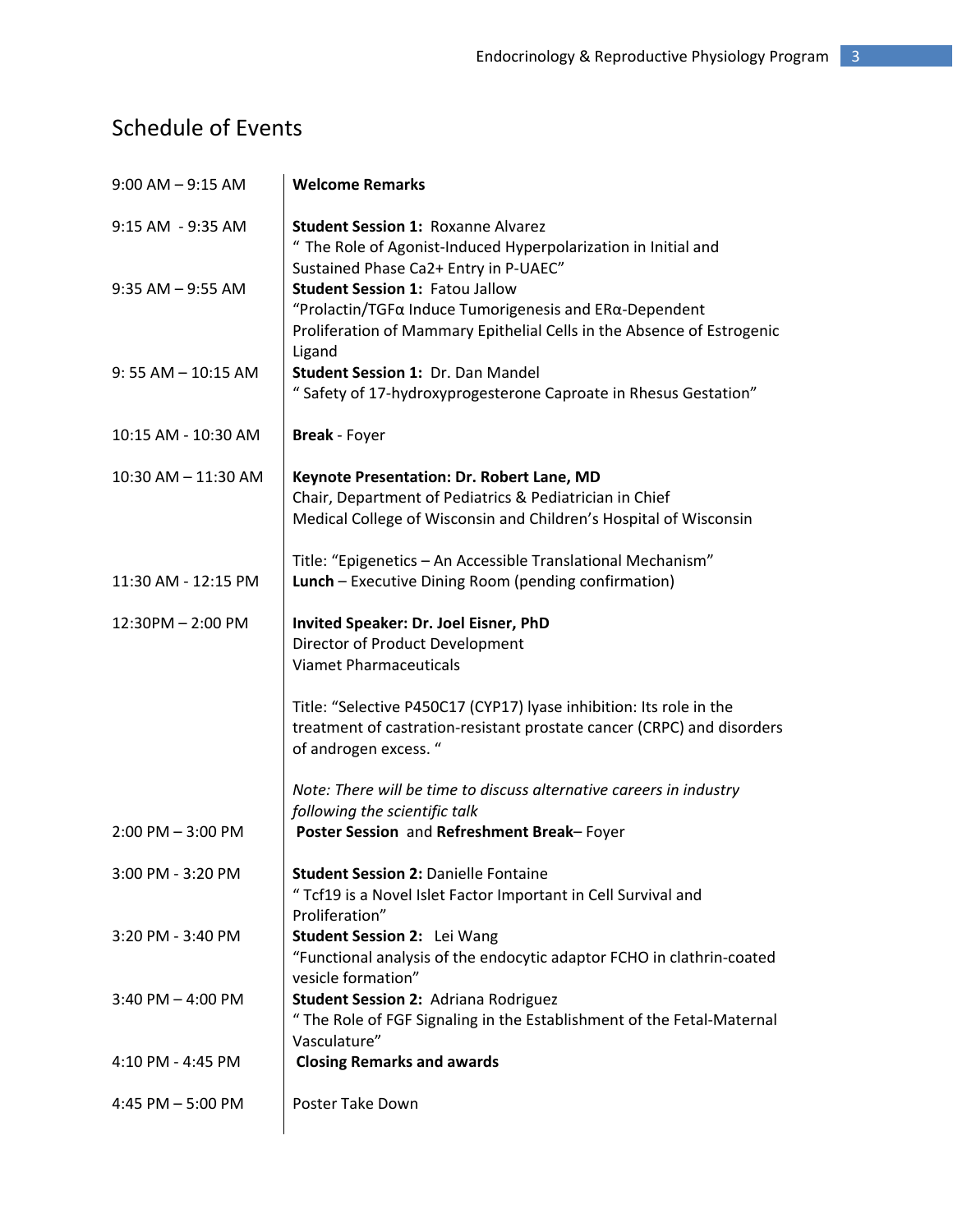#### Keynote Speaker Dr. Robert Lane, MD

Chair, Department of Pediatrics & Pediatrician in Chief Medical College of Wisconsin and Children's Hospital of Wisconsin

*"Epigenetics – An Accessible Translational Mechanism"*

**Bio:** Dr. Lane earned his MD from Northwestern University School of Medicine in 1989 and served an internship and residency in pediatrics there between 1989 and 1992. He was a fellow in the pediatrics scientist training program at the University of Chicago from 1992 until 1994 and earned a master of science degree in healthcare administration from the University of Texas – Dallas in 2011.

Certified by the American Board of Pediatrics with a subspecialty in neonatal‐perinatal medicine, Dr. Lane is a prominent researcher in the fields of epigenetics (the study of heritable alterations in gene expression caused by mechanisms other than changes in DNA sequence) and uteroplacental insufficiency (insufficient blood flow to the placenta during pregnancy). He has received several national grants, including awards from the National Institutes of Health's National Institute of Child Health and Human Development, and the National Heart, Lung and Blood Institute, and from the American Diabetes Association.

A member and past president of the Perinatal Research Society, Dr. Lane belongs to numerous other organizations including the American Academy of Pediatrics, American Association for the Advancement of Science, American Diabetes Association, American Pediatric Society, and the Society for Pediatric Research. Dr. Lane possesses an extremely strong publication record including original peer‐reviewed journal articles, book chapters and abstracts, and has participated in a significant number of invited lectures, workshops, site visits and grand round presentations, both nationally and internationally.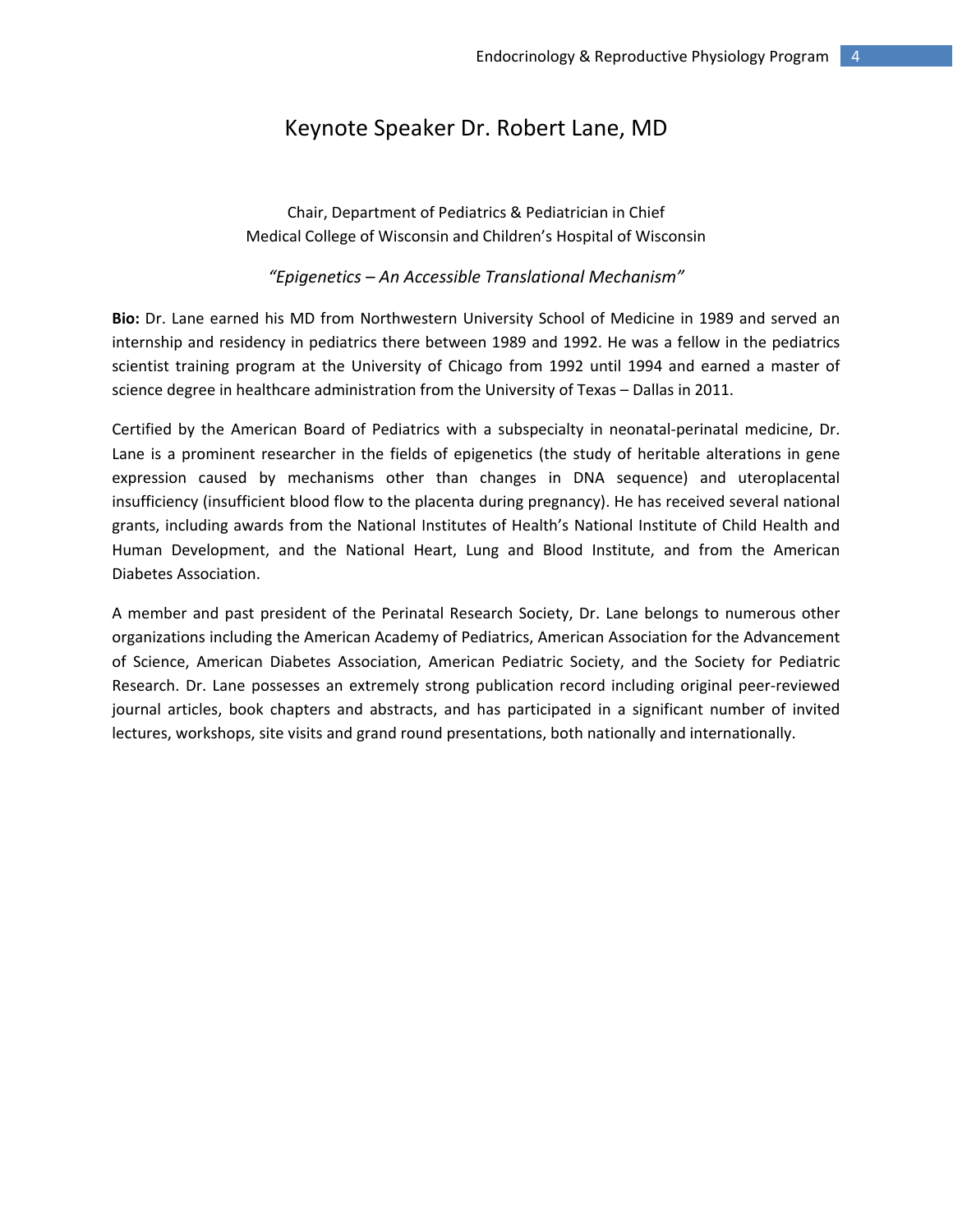#### Invited Guest Speaker Dr. Joel Eisner, PhD

#### Director of Product Development, Viamet Pharmaceuticals

*"Selective P450C17 (CYP17) lyase inhibition: Its role in the treatment of castration‐resistant prostate cancer (CRPC) and disorders of androgen excess."*

**Bio:** Dr. Eisner is a Director of Product Development at Viamet Pharmaceuticals where he leads the clinical and pharmacology activities for their CYP17 oncology clinical program. Previously he was Principal of Cato BioVentures, the life sciences venture capital parent of Cato Research. He focused on relationships with early‐stage life science companies. He also served as an Integrated Drug Development Scientist of Cato Research, and as Vice President of Corporate Development of Hemodynamic Therapeutics and Echo Therapeutics (NASDAQ: INSM), both portfolio companies. Dr. Eisner is an Affiliate Scientist at the National Primate Research Center, University of Wisconsin-Madison. Prior to joining Cato BioVentures and Cato Research, Dr. Eisner was a Clinical Operations Manager at Northwestern University Medical School and Brigham and Women's Hospital. Prior to that he served as a Clinical Research Scientist for Insmed, Inc. (NASDAQ: INSM). Dr. Eisner has 20 years' research experience in the field of endocrinology and reproductive physiology, and his areas of expertise include steroidogenesis, obesity, reproductive endocrinology, lipid abnormalities, diabetes, women's health, and infertility. He has 18 years' clinical research experience in both academic and pharmaceutical settings. Dr. Eisner is a member of the Endocrine Society and the Androgen Excess Society.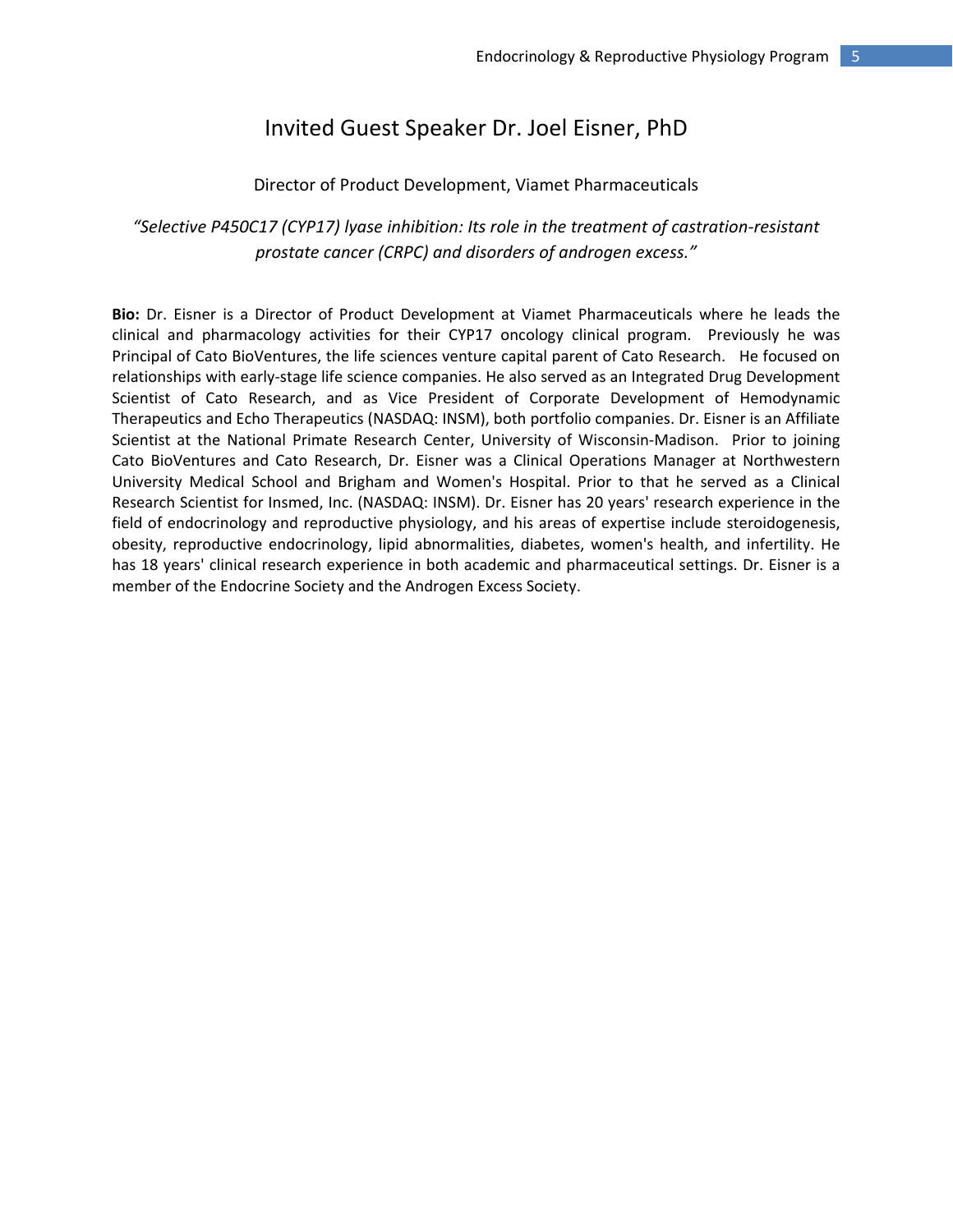### **Abstracts for Oral Presentations**

## The Role of Agonist‐Induced Hyperpolarization in Initial and Sustained Phase Ca2+ Entry in P‐UAEC

Roxanne Alvarez, Fu‐Xian Yi, Bikash Pattnaik, Ronald R Magness, Ian M Bird

Uterine artery endothelial cells from pregnant ewes (P-UAEC) show periodic Ca2+ bursting in response to ATP via enhanced activation of TRPC channels. We have reported that ATP stimulates a change in membrane potential (Vm) in UAEC (SGI 2012), and TRPC3 is known to be sensitive to Vm. We now investigate if ATP‐stimulated changes in Vm play a role in regulating [Ca2+]i bursts. **Objective:** To determine if the dose dependent initial release of Ca2+ (from ER) or sustained Ca2+ bursting (TRPC Capacitative Ca2+ Entry) is related to changes in Vm in P‐UAEC. **Methods:** Ovine P‐UAEC (passage 4) were grown in 35 mm glass bottom dishes (>90% density) and loaded with Fura-2 (Ca2+ dye) followed by DIBAC4 (Vm dye). Simultaneous imaging of [Ca2+]i and Vm was acquired for 5 min basal and 30 min ATP (0‐100uM) stimulation. Area under the curve was evaluated for both the initial Ca2+ peak and the sustained Ca2+ phase. Changes in Vm were reported as total change over 30 min. Dose response curves were constructed, and possible correlations between the initial Ca2+ peak, sustained phase and Vm were identified. **Results:** The dose dependency of ATP for the initial peak and sustained phase Ca2+ were parallel, but not coincident. The EC50 for the initial Ca2+ peak (26uM) was higher than the EC50 for the sustained Ca2+ phase (4.9uM). The Vm change was significant at 10uM (EC50 = 3.2uM). At 3uM ATP a submaximal sustained Ca2+ entry was observed, but there was barely an initial Ca2+ peak and an undetectable change in Vm was noted. At 10uM ATP the Vm change was significant. Conclusion: These results suggest submaximal Ca2+ bursting can occur without membrane potential change when there is minimal Ca2+ release from the ER, but a maximal Ca2+ CCE response coincides with both an initial peak and Vm hyperpolarization  $\geq 11$ mV. The possibility that changes in Vm stimulate TRPC3 channel activation to enhance Ca2+ bursting may explain why the dose dependency for sustained phase Ca2+ entry is not always coincident with the initial Ca2+ release from the ER. Future research of the regulatory mechanism behind endothelial CCE can be achieved by targeting ion channels that regulate Vm. In preeclampsia, and possibly other hypertensive disorders, future targeted therapies may be focused on manipulating endothelial Vm to support Ca2+‐driven vasodilation. NIH R01 HL079020, HL49210, HD38843.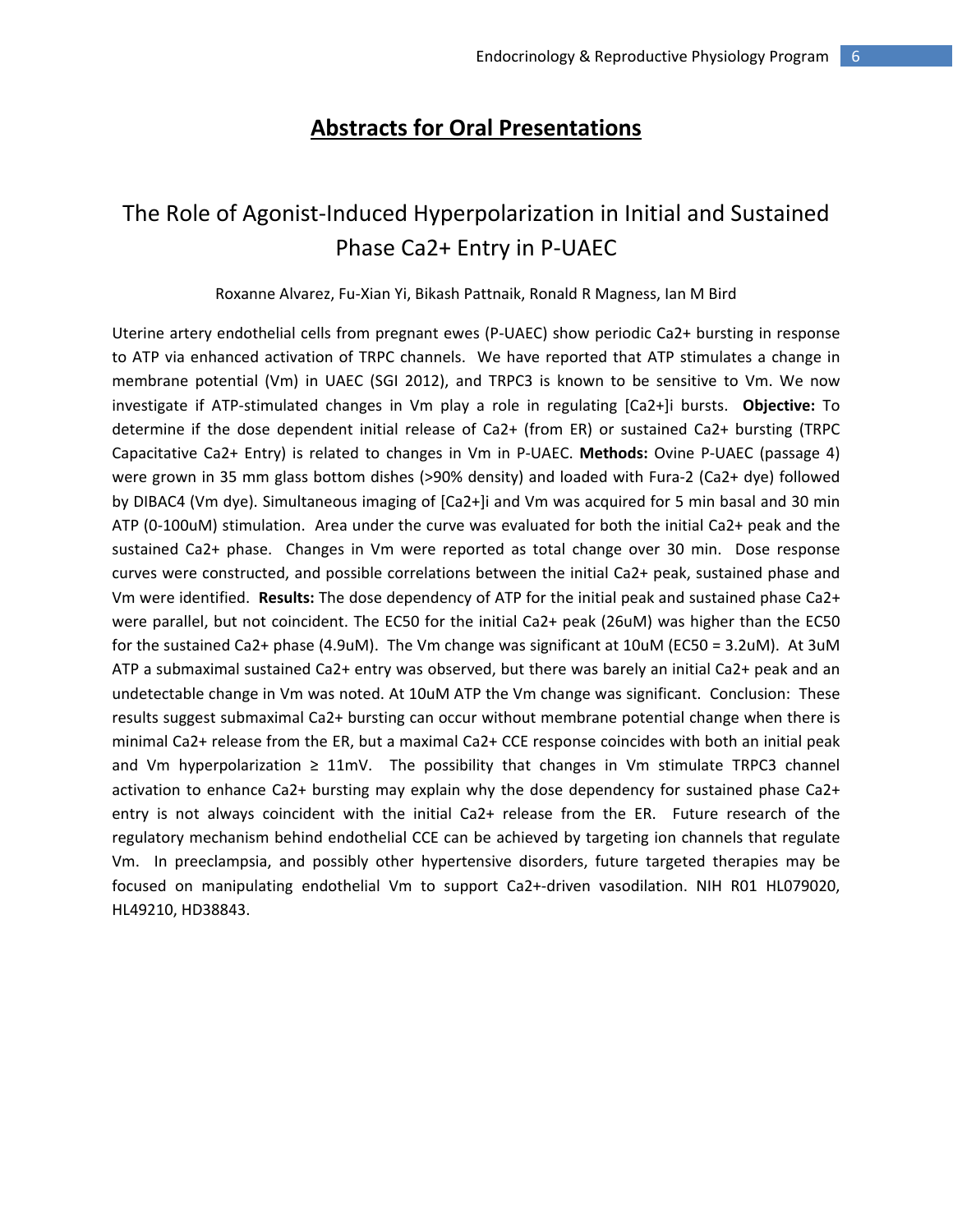### Prolactin/TGFα Induce Tumorigenesis and ERα‐Dependent Proliferation of Mammary Epithelial Cells in the Absence of Estrogenic Ligand

Fatou Jallow<sup>1</sup>, Kathleen A. O'Leary<sup>1</sup>, Debra E. Rugowski<sup>1</sup>, Ruth Sullivan<sup>1,2</sup>, Kerstin W. Sinkevicius<sup>3</sup>, Geoffrey L. Greene<sup>3</sup> and Linda A. Schuler<sup>1,2</sup>

<sup>1</sup>Department of Comparative Biosciences and <sup>2</sup>UW Comprehensive Cancer Center, University of Wisconsin-Madison, <sup>3</sup>The Ben May Department for Cancer Research, University of Chicago

Background: Initial or acquired resistance to anti-estrogen therapy is the most common cause of mortality in estrogen receptor positive ( $ER\alpha+$ ) breast cancer patients. The mechanisms that lead to resistance are not well understood, but one postulated mechanism is that ERα is activated in the absence of estrogenic ligand. Prolactin (PRL) and transforming growth factor  $\alpha$  (TGF $\alpha$ ) are two cytokines/ growth factors, which are elevated in the local breast cancer environment. They cooperatively activate signaling cascades, which can phosphorylate ERα.

**Hypothesis:** PRL plus TGFα increase ERα‐dependent proliferation of normal mammary epithelium and tumorigenesis in the absence of estrogenic ligand.

**Methods:** To investigate the ability of PRL and TGFα to functionally activate ERα in the absence of ligand *in vivo*, we utilized genetically modified mouse models. The NRL promoter was used to drive PRL and TGFα synthesis in mammary epithelia. A "knocked‐in" ERα with a mutation in the ligand‐binding pocket (G525L) prevents the binding of endogenous 17β‐estradiol, but retains the ability to be activated by phosphorylation and responds to the synthetic ERα agonist, propyl pyrazole triol (PPT). Beginning at d.10 of age, females were treated with PPT to promote normal ductal elongation. At week 10 after birth, PPT treatment was discontinued, and half of the NRL‐PRL/TGFα (PRL/TGFα) and NRL‐ PRL/TGFα/ERα(G525L) (PRL/TGFα/ERα(G525L) females were treated with ICI 182,780 (ICI) to block estrogenic signals until tumor end stage or 9 months of age.

**Results:** The combination of the PRL and TGFα transgenes induced proliferation of ductal epithelial cells 5‐fold higher than wildtype, regardless of the ERα allele, evaluated by nuclear Ki‐67 staining. Inhibition of ER‐dependent signals with ICI reduced proliferation in both PRL/TGFα and PRL/TGFα/ERα(G525L) epithelium about 30%. These findings indicate that PRL/TGF $\alpha$  acts partially but not completely through ligand‐independent activation of ERα in ductal epithelium*.* In contrast to the effect on ductal proliferation, ICI reduced tumor latency in PRL/TGFα females and tumor incidence in PRL/TGFα/ERα(G525L) females. Analysis of transcript levels by qRT‐PCR in PRL/TGFα tumors showed that ICI increased ER $\alpha$  (p= 0.03) and decreased progesterone receptor (p= 0.02) transcripts. ER $\beta$  mRNA was undetectable in all tumors. Transcripts for integrins associated with differentiation were also altered by ICI treatment, which reduced CD29 and CD61 mRNA, and raised CD49f mRNA (p = 0.04, 0.5 and 0.03, respectively). Further, ICI increased Stat5b mRNA (p= 0.007), and tended to reduce Stat5a mRNA (p=0.06).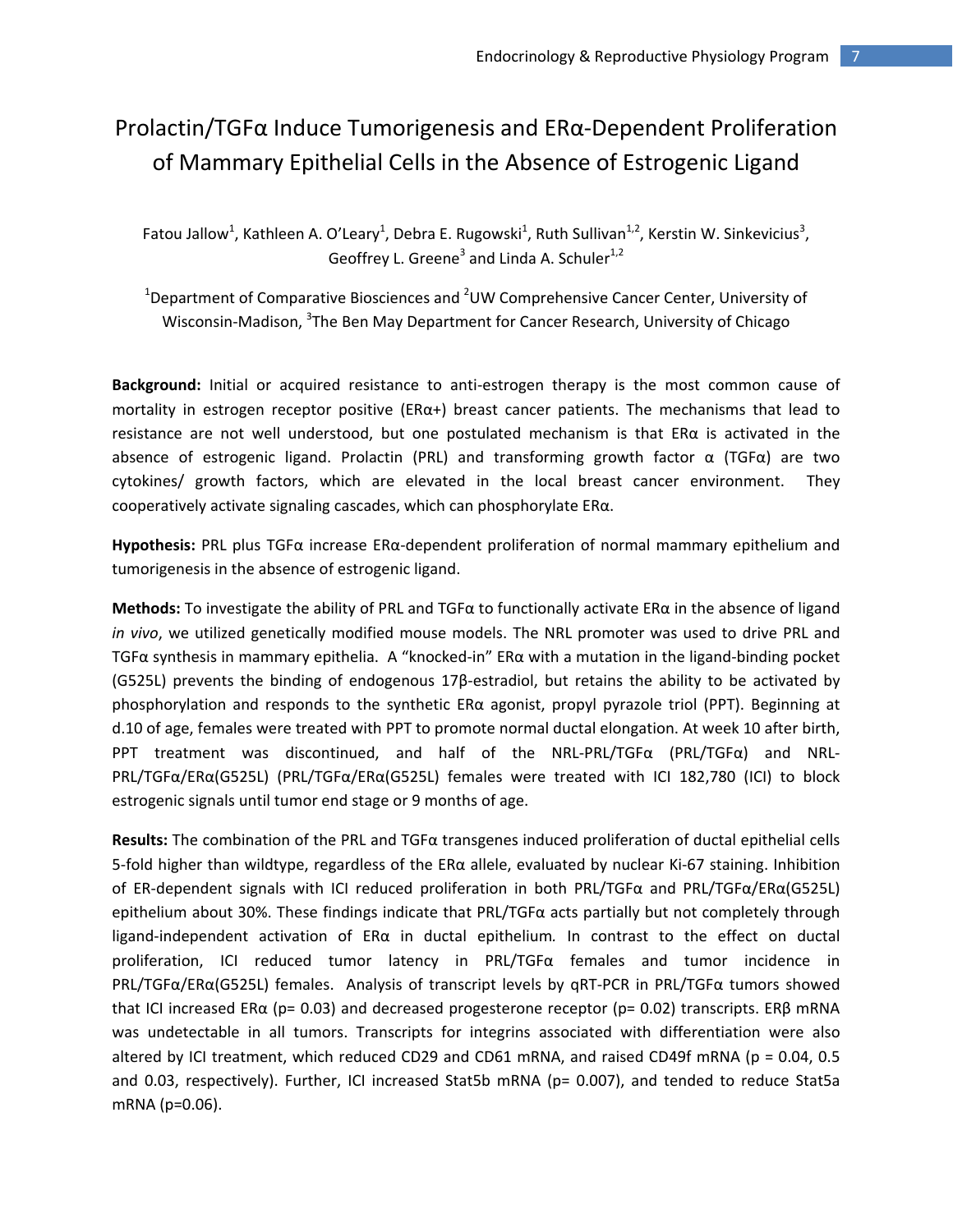**Conclusions:** Our findings suggest that PRL and TGFα can functionally activate ERα in the absence of estrogenic ligand *in vivo*, and that this pathway constitutes a significant portion of their cooperative stimulation of proliferation of normal mammary epithelium. However, inhibition of ER signaling accelerated PRL/TGFα‐induced tumorigenesis, and the resulting tumors displayed characteristics of reduced differentiation, including patterns of integrin and Stat5 isoform expression. Stat5a is expressed at higher levels than Stat5b in the normal mammary gland, and is considered a good prognostic factor in breast cancer. Although Stat5b cannot compensate for Stat5a in normal mammary physiology, it has been connected to growth factor signals in tumor aggression. Our data indicate that PRL and TGFα may contribute to resistance to aromatase inhibitors by activation of  $ER\alpha$  in the absence of ligand. However, our findings also underscore the differentiative effects mediated by ER. Together, our studies suggest that additional study of the crosstalk between PRL, growth factors and ER in the development, progression and therapeutic responsiveness will lead to novel approaches to breast cancer.

Supported by CDMRP W81XWH‐08‐1‐0513, NIH R25 GM083252 and UWCCC Core Grant P30 CA014520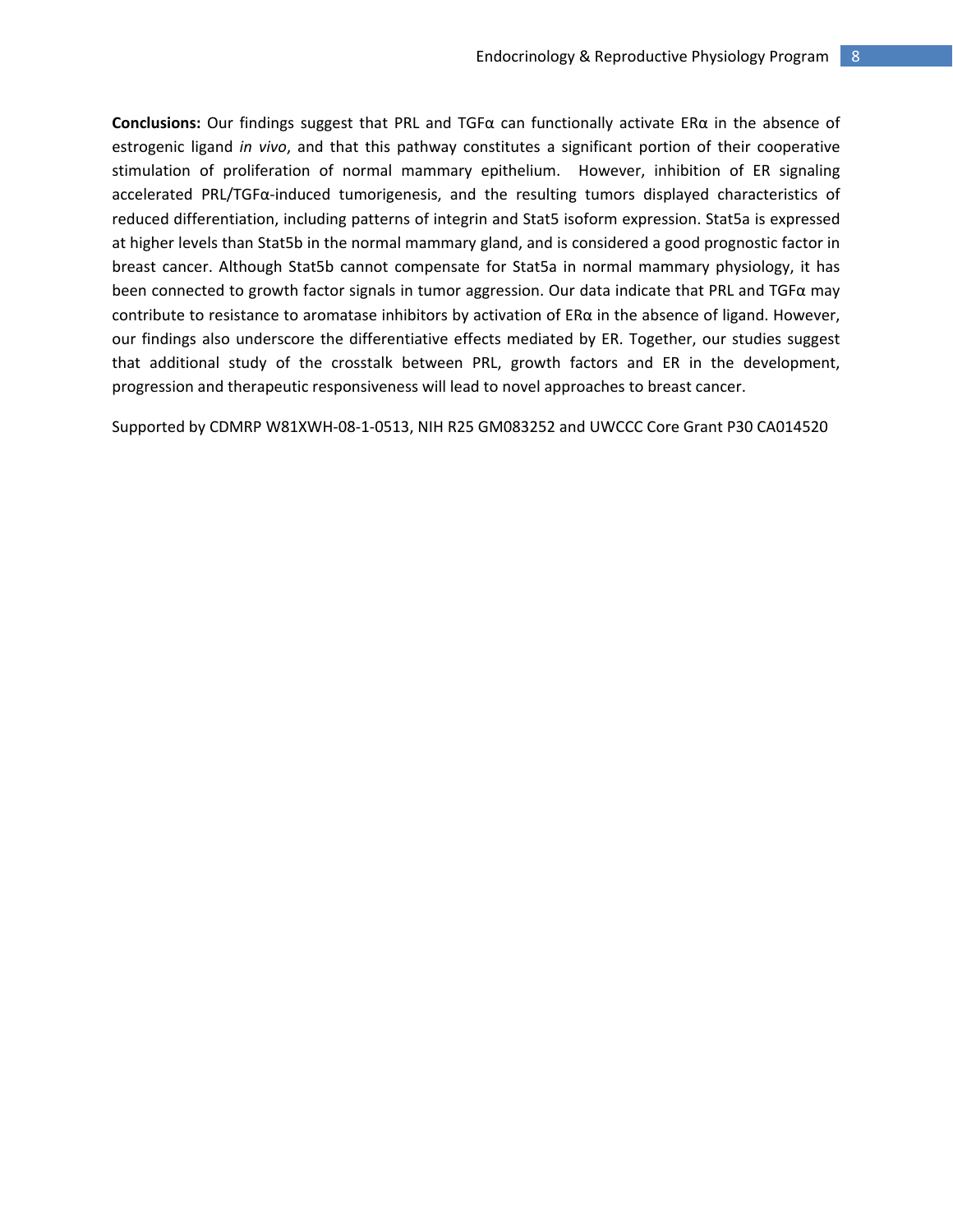### Safety of 17‐hydroxyprogesterone Caproate in Rhesus Gestation

Mandel, D.C, Shah, D., Bird, I, Abbott, D.

Preterm birth affects one of eight live born pregnancies in the United States. It is one of the most common prognostic factors for development of chronic long-term disease, and carries significant morbidity and mortality to the developing fetus. 17‐hydroxyprogesterone caproate (17‐OHPc) is an FDA approved medication for the prevention of recurrent preterm birth. It is the only method of primary prevention available in clinical practice. 17‐OHPc has been validated for safety in human gestation but its mechanism of action remains unclear. There are many potential difficulties surrounding the approval and performance of prospective drug trials in human pregnancy. In order to elucidate the action by which 17‐OHPc may prevent preterm birth, animal models should be utilized that share homology in the signals and mechanisms that lead to onset of parturition. 17-OHPc must also be validated for safety in the chosen model. The rhesus macaque is a well-established model of human steroid hormone production and physiology. The rhesus has similar adult adrenal cortical function, fetal adrenal development, and placental steroidogenic function making it an ideal model to study hormonal regulation of parturition. We hypothesize that 17‐OHPc affects maternal adrenal steroidogenesis and responsiveness within the hypothalamic-pituitary-adrenal axis. This would modulate placental-fetal hormone production, which is felt to play a key role in signaling the onset of parturition. Two previously published reports have raised concern with 17‐OHPc use in rhesus pregnancy, suggesting risk for development of gestational diabetes and that it may be embryo/fetal toxic. This has not been demonstrated in human gestation, and there is no pathophysiologic basis for this to occur in the rhesus. As such, we sought to demonstrate safety of 17-OHPc in rhesus pregnancy. Local IACUC and Primate Center Executive Committee approval was obtained for our study. Two pregnant rhesus females received 17‐OHPc at human dose and frequency equivalent and multiple measures of safety were obtained. Safety measures included fasting maternal glucose levels, maternal weight gain, serial fetal biometry, amniotic fluid and placental assessment as obtained by trans‐abdominal ultrasonography, in addition to information on pregnancy outcome including birth‐weight, neonatal gender, and if stillbirth/miscarriage occurred. These findings were compared to a group of eight pregnant rhesus receiving vehicle only. No statistically significant difference in these outcome measures was observed, suggesting that 17‐OHPc does not adversely affect rhesus gestation. Further studies are needed with larger numbers of animals and different gestational age windows utilized.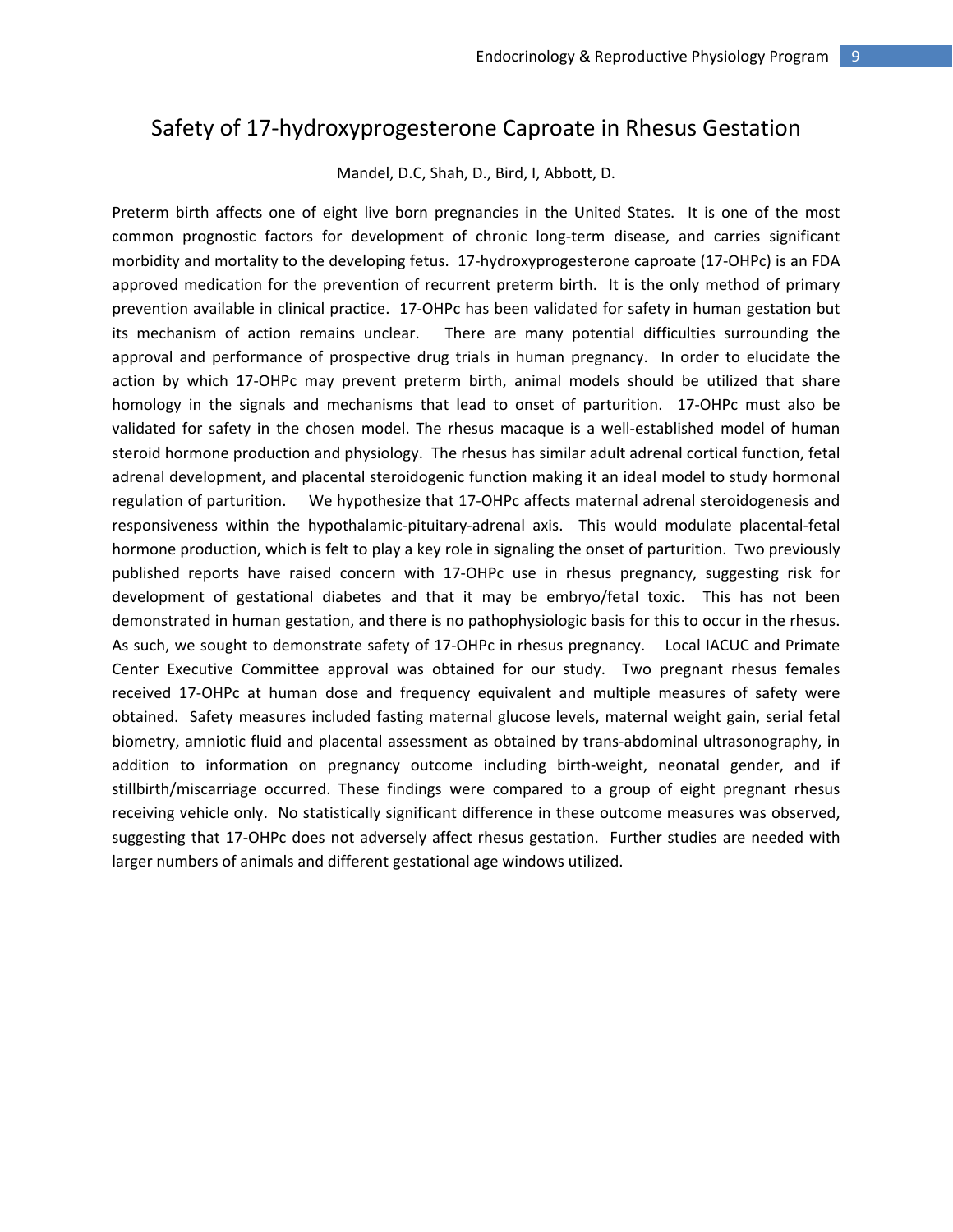### Tcf19 is a Novel Islet Factor Important in Cell Survival and Proliferation

#### Danielle A. Fontaine, Justin Bushkofsky, Amelia K. Linnemann1, Kimberly A. Krautkramer1, Amy L. Whillock, Dawn Belt Davis

Tcf19 is a putative transcription factor, initially described as a growth‐regulated gene expressed at the G1/S transition. More recently, single nucleotide polymorphisms in TCF19 demonstrate genetic linkage to type 1 diabetes. Tcf19 is expressed in both mouse and human islet, and its expression is increased in non‐diabetic obesity. In obesity, there is increased demand for insulin production and increased endoplasmic reticulum (ER) stress. The ER stress inducer, thapsigargin, led to a ~10-fold increase in Tcf19 expression. Knocking down Tcf19 using siRNA in INS‐1 cells led to increased basal levels of apoptosis and increased susceptibility to thapsigargin‐induced apoptosis. We also saw decreased expression of genes associated with ER homeostasis after Tcf19 knockdown including Bip, p58IPK, Edem1, and Calreticulin. There was also an increase in pro-apopotic gene expression after Tcf19 knockdown, including Bim, Bid, Nix, Gadd34, and Pdia2. Given its initial description as a growth‐ regulated gene, we also examined the role of Tcf19 in cell proliferation. When Tcf19 is knocked down, there was a 45% decrease in proliferation as measured by 3H‐thymidine uptake. Chromatin immunoprecipitation on INS‐1 cells overexpressing Tcf19 showed that Tcf19 is bound to promoter regions of Mki67, FoxM1, and Cyclin A2. We have shown that Tcf19 is important for adequate growth and survival and acts as a transcription factor that regulates key genes in cell cycle and ER homeostasis. We propose that Tcf19 may mediate the ability of beta cells to maintain adequate insulin production in the face of autoimmune attack.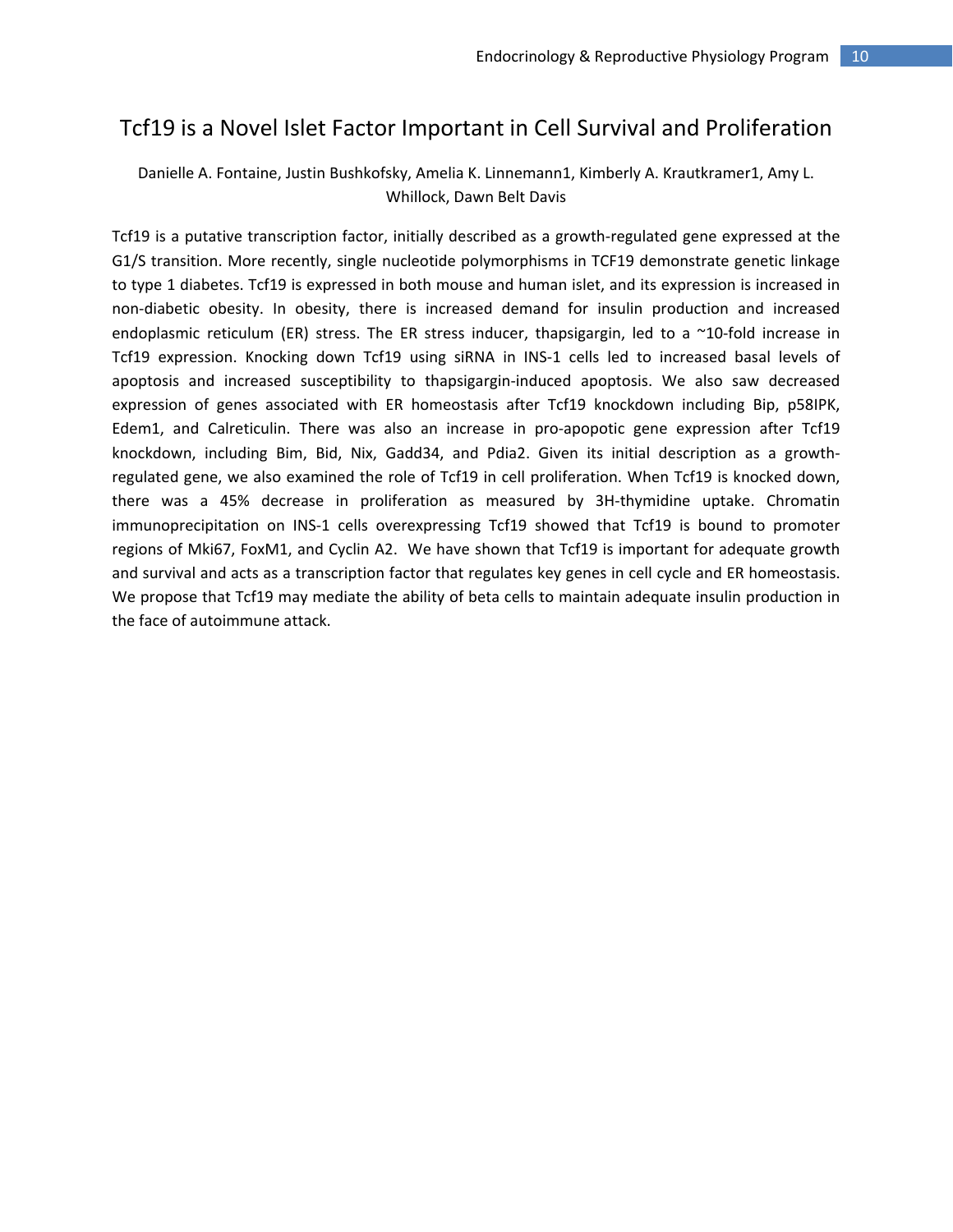### The Role of FGF Signaling in the Establishment of the Fetal‐Maternal Vasculature

#### Rodriguez AM, Jin DX, Downs KM

Absence or improper alignment of communication between the three major circulatory systems during development can lead to a number of birth defects and early pregnancy loss. However, despite its importance, little is known about how the connection between the fetal, umbilical and yolk sac arteries is established and regulated. In the mouse, the pre-eminent model system of mammalian development, these arterial blood vessels are initially connected in a precise anatomical location within the fetal‐ umbilical interface through the Vessel of Confluence (VOC). The VOC is a blood vessel that appears to arise uniquely and independently from the arterial blood vessels at their fusion site, becoming visible at the precise embryonic stage of 4‐somite pairs (~Embryonic day (E) 8.25); the VOC then enlarges, extending towards and connecting with the fetal dorsal aortae, umbilical artery and omphalomeseneteric "yolk sac" artery by 6‐somite pairs (~E8.5) to establish a communication link between the three major circulatory systems. In this study, we discovered a novel role for Fibroblast Growth Factor (FGF) signaling in establishing the fetal‐umbilical‐yolk sac arterial connection. Through a combination of whole embryo culture, pharmacological inhibition, immunohistochemistry, and 3‐D analysis, we demonstrate that the attenuation of FGF signaling in living mouse embryos can disrupt development of the VOC. Embryos were continuously exposed to 40nM PD173074, a potent non‐toxic Fibroblast Growth Factor (FGF) receptor inhibitor, in a whole embryo culture system from early neural plate/presomite stages through 6‐somite pairs (~E7.25‐E8.5) after which the inhibited embryos and untreated controls were assessed for the extent of arterial fusion at the VOC site. Although FGFs are a major signaling family involved in vascularization, application of the inhibitor beyond the neural plate/presomite stages (~E7.25-E8.0) did not affect VOC formation. Intriguingly, the FGF-sensitive developmental time window was 24 hours prior to the establishment of the fetal-umbilical-yolk sac arterial connection and 12 hours prior to the VOC's overt presence. These results suggest that FGF signaling plays an early role in the establishment of the fetal-umbilical-yolk sac arterial connection, and thus provides new insight into the molecular mechanisms involved in the regulation of vasculogenesis as a whole and the fetal‐umbilical‐yolk sac arterial connection, in particular.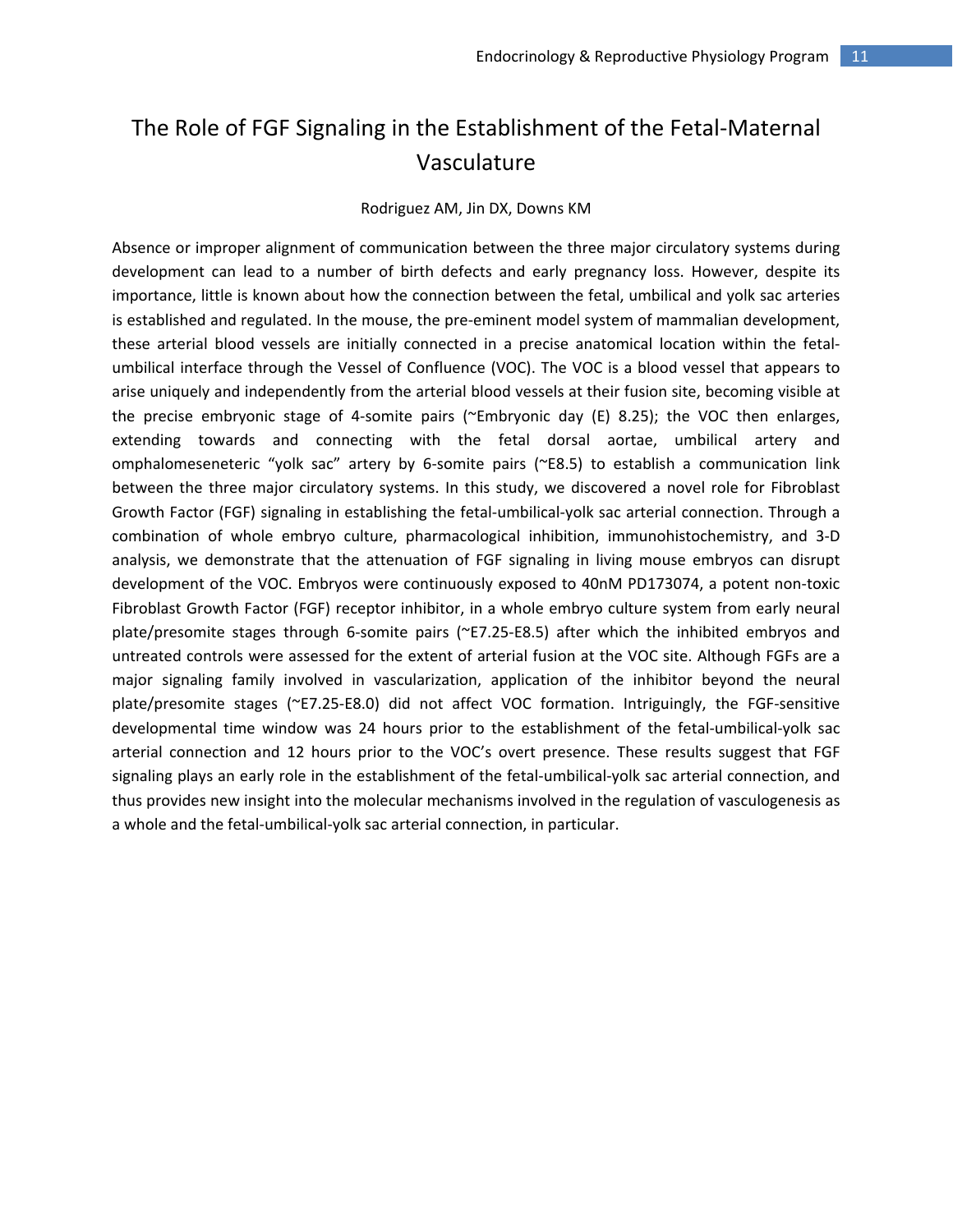### Functional Analysis of the Endocytic Adaptor FCHO in Clathrin‐coated Vesicle Formation

#### Lei Wang, Jon Mayers, Anjon Audhya

Clathrin‐mediated endocytosis (CME) is used by all eukaryotic cells to internalize extracellular macromolecules, typically taking advantage of cell surface receptors. Many human diseases such as cancer, neuronal diseases, diabetes and cardiovascular diseases are caused by dysfunction of CME. Clathrin‐coated vesicles (CCV) are used as transporters for a variety of cargos in this dynamic process, so understanding the mechanism of vesicle formation is crucial. Even though the process of CCV formation has been extensively studied, the mechanism of the initiation step remains unclear. Two major endocytic adaptor/complexes have been proposed to act as nucleators of CCV formation: the AP‐2 adaptor complex and FCH only domain proteins (FCHO1/2). Preliminary data suggests that C. elegans protein FCHO-1 forms a stable complex with EHS-1 and ITSN-1 both in vitro and in vivo and serves as a key regulator of CME in cooperation with AP-2. C. elegans which lacks of all three endocytic adaptor proteins displayed 30% embryonic lethality compare to wild type animals, in those animals, cargo internalization is also impacted. This suggests that the FEI adaptor complex plays an important role in Clathrin‐mediated endocytosis. We further hypothesize that the theoretical FEI adaptor complex functions at plasma membrane to induce membrane curvature necessary for CCV formation and select cargoes. The FEI complex may also function redundantly with the AP‐2 adaptor complex.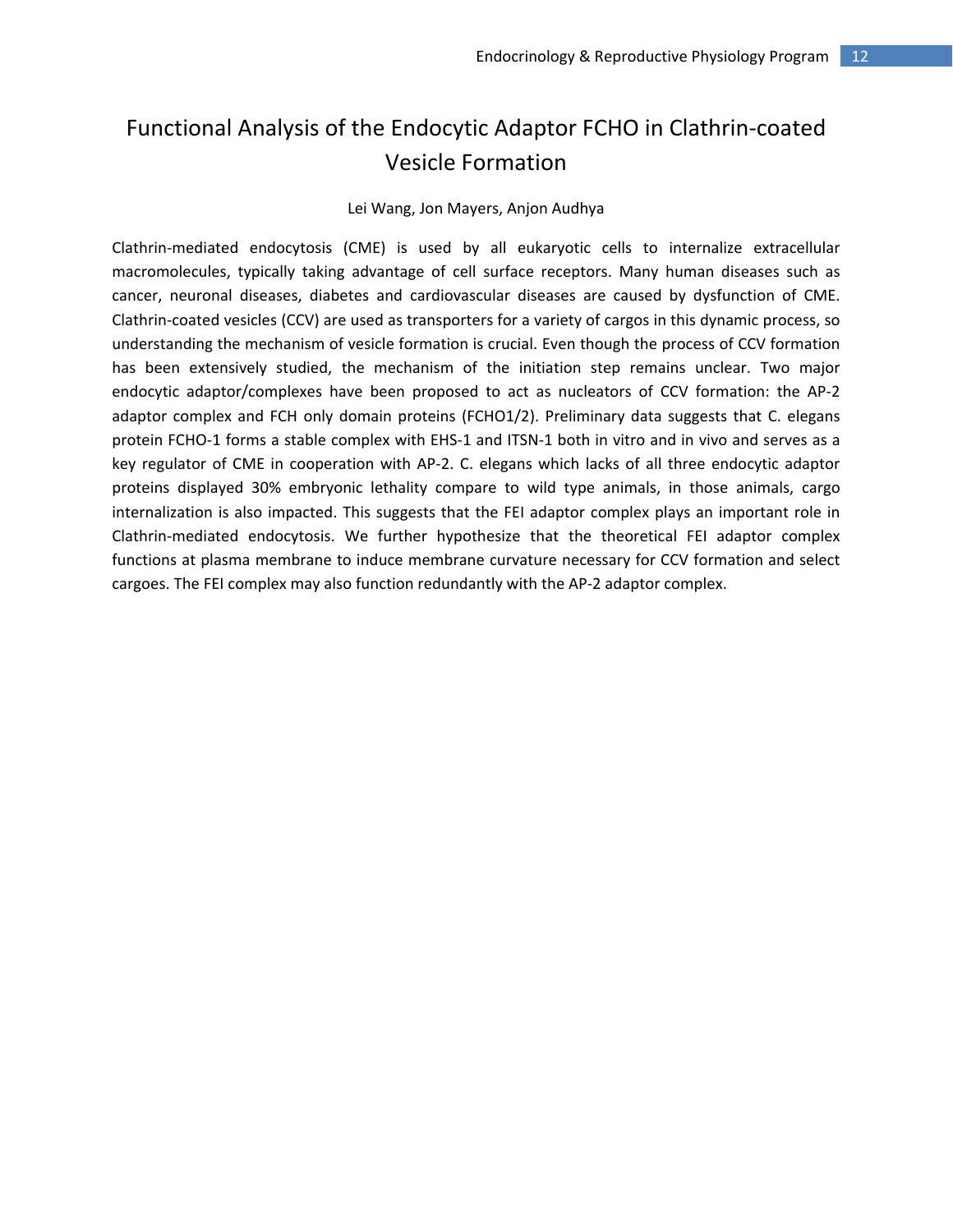#### **Poster Session Abstracts**

### Interaction Between Gonadotropin‐releasing Hormone Neurons and Aromatase Expressing Neurons in the Monkey Stalk‐median Eminence.

#### Garcia JP, Keen KL, and Terasawa E

Gonadotropin‐releasing hormone (GnRH) in the hypothalamus plays a key role in regulation of reproductive function (1). While the concept that GnRH release controlled by positive and negative feedback of gonadal steroids has been well established (2‐4), a recent study in our laboratory indicates that neuroestradiol, synthesized and released in the stalk‐median eminence (S‐ME) region, is also involved in regulation of pulsatile GnRH release (5). Specifically, infusion of letrozole, an aromatase inhibitor, into the S‐ME suppresses spontaneous as well as the estradiol benzoate‐induced GnRH release (5), suggesting a physiological role for estradiol converted from testosterone by aromatase P450 in the S‐ME. However, presently it is unclear whether the effect of neuroestradiol on GnRH release is direct or indirect through other neurons, such as kisspeptin neurons. Therefore, in this study we investigated the neuroanatomical interaction between GnRH neurons and aromatase expressing neurons using fluorescent immunohistochemistry. The basal hypothalamus of a female rhesus monkey was fixed with 4% paraformaldehyde and exposed to a cryoprotectant, coronally cut at 15 µm thickness, and mounted on slides. Tissue sections were exposed to antibodies specific to GnRH (LRH13) and P450 (R‐8‐1 provided by Dr. Koh Shinoda) for 2‐3 days. For visualization of GnRH and P450, tissue sections were further exposed to Alexa Fluor 594 and 488 (Invitrogen) conjugated secondary antibodies, respectively. Preliminary results indicate that 1) GnRH perikarya were found ventrolateral to the arcuate nucleus (ARC) while dense fibers were found ventrolateral in the S‐ME; 2) P450 positive perikarya were found in neurons located in the ARC and ventromedial nucleus as well as S‐ME, whereas P450 positive fibers were found in the lateral portion of the S-ME; 3) there was no colocalization of P450 in GnRH perikarya; and 4) close contacts of GnRH fibers and P450 positive neurons were observed with a confocal microscope at 0.2 µm optical slices. These results are interpreted to mean that there is a direct interaction between GnRH neurons and P450 neurons, such that neuroestradiol released in the S‐ME can directly influence GnRH release. (Supported by NIH grants R01 HD15433 and R01 HD11355 for ET, R25 GM83252 for JPG, and P50 OD011106 for WNPRC) 1. Crowley Jr WF, Filicori M, Spratt DI, Santoro NF. The physiology of gonadotropin‐releasing hormone (GnRH) secretion in men and women. Recent Prog Horm Res. 1985; 41:473–531 2. Knobil E, Hotchkiss J. The menstrual cycle and its neuroendocrine control. In: Knobil E, Neill J, eds. The Physiology of Reproduction. 1988; New York: Raven Press; 1971– 1994 3. Levine JE et al. In vivo gonadotropin‐releasing hormone release and serum lutenizing hormone measurements in ovariectomized, estrogen‐treated rhesus macaques. Endocrinology. 1985; 117, 711‐ 721. 4. Chongthammakun S & Terasawa E Negative feedback effects of estrogen on lutenizing hormone-releasing hormone release occur in pubertal, but not prepubertal, ovariectomized female rhesus monkeys (Macaca mulatta). Endocrinology. 1993; 132, 735-743. 5. Kenealy BP, Kapoor A, Guerriero KA, Keen KL, Zeigler TE, Terasawa E. Estradiol released in the hypothalamus of ovariectomized female monkeys (Macaca Mulatta): A possible role in control of gonadotropin releasing hormone release. Feature Poster Presentation at the 95th Annual Meeting of the Endocrine Society held at San Francisco, CA, 2013; Abstract # FP04‐5.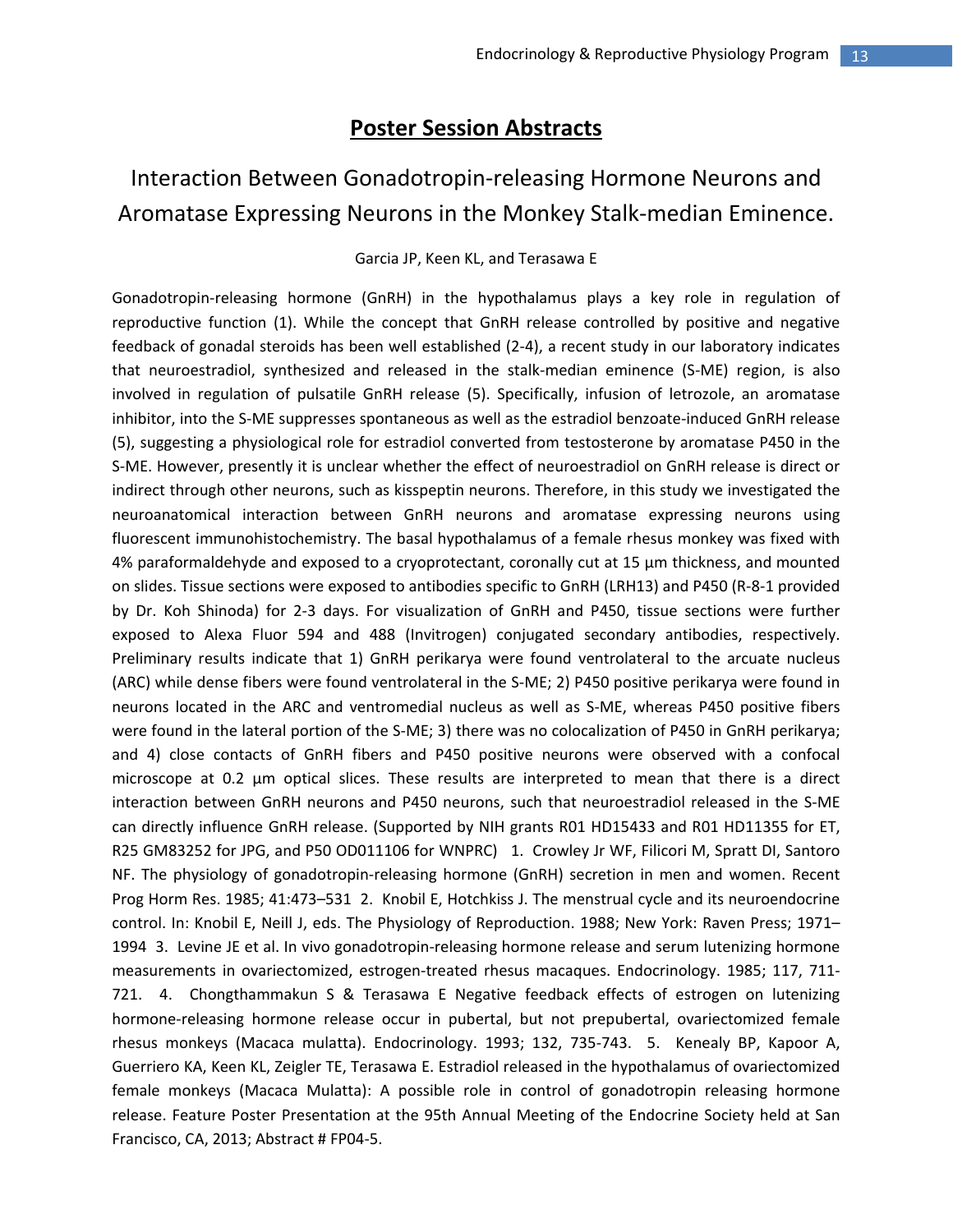### TNF alpha Induces Gap Junction Dysfunction in Sheep Uterine Artery Endothelial Cells; a Model for Preeclampsia

#### Hankes AC, Boeldt DS, Yi FX, Grummer MA, Magness RR, Bird IM

During pregnancy, there is an adaptation of the uterine artery endothelial function to increase sustained Ca2+ signaling in uterine artery endothelial cells (UAEC). Increase in Ca2+ signaling increases nitric oxide production causing vasodilation of the uterine arteries to increase blood flow to the uterus, in order to meet the needs of the growing fetus. Failure of proper adaptation can result in hypertensive diseases of pregnancy such as preeclampsia (PE). PE is a hypertensive disease affecting 5-8% of pregnancies nationwide. PE is characterized by a loss of the normal vasodilation in pregnancy and is associated with increases in growth factors and cytokines such as VEGF and TNF, which are known to inhibit Cx43 function. We have established in sheep UAEC pregnancy enhanced vasodilator production in response to multiple agonists. Pregnancy adaptation is due largely to a specific increase in gap junction mediated cell-cell communication, specifically Connexin43 (Cx43). Agonists such as VEGF and TNF inhibit Cx43 function through kinase activity. While TNF is known to inhibit vasodilation in PE subjects via reactive oxygen species (ROS) production, in UAEC at 10ng/mL dose or below ROS production is not seen (Yi, SGI 2005). VEGF is known to transiently phosphorylate Cx43 at inhibitory sites, while TNF phosphorylates Cx43 via the Src sensitive site y265, long‐term. We have previously found that VEGF inhibits pregnancy adapted Ca2+ bursts in pregnant UAECs (P-UAECs), and hypothesize that TNF would similarly inhibit ATP stimulated Ca2+ bursts. In recent experiments, pre-treatment of P-UAECs with TNF (10ng/mL) reduces the sustained phase of a subsequent ATP induced [Ca2+]i response to levels observed in non-pregnant UAECs (NP‐UAEC). Cells pre‐exposed to TNF showed a dose dependent inhibition of subsequent ATP stimulated Ca2+ bursts (to 63% of control, P<0.001 10ng/ml). This inhibition was more potent than VEGF (to 79% of control, 10ng/ml). When cells are pre‐exposed to PP2, a Src family inhibitor, the cells recovered back to control levels of Ca2+ bursts. TNF stimulated Cx43 phosphorylation at y265, and this response was fully reversed by PP2 (P<0.05). These results suggests TNF acts through Src to phosphorylate Cx43 at y265, inhibiting Cx43 function in a manner reversible by a Src inhibitor. While VEGF inhibits Cx43, TNF inhibition of bursting is greater and is rescued by PP2. This supports the hypothesis that inhibition of Cx43 in PE can be mediated via multiple factors, and the TNF effect is predominantly mediated via the Src pathway. Thus, physiologic TNF inhibition occurs more through the Src pathway rather than ROS. Therefore, treatments aimed at Src may be more effective in PE subjects than antioxidants treatments. Funded by NIH HL079020, HL49210, HD38843.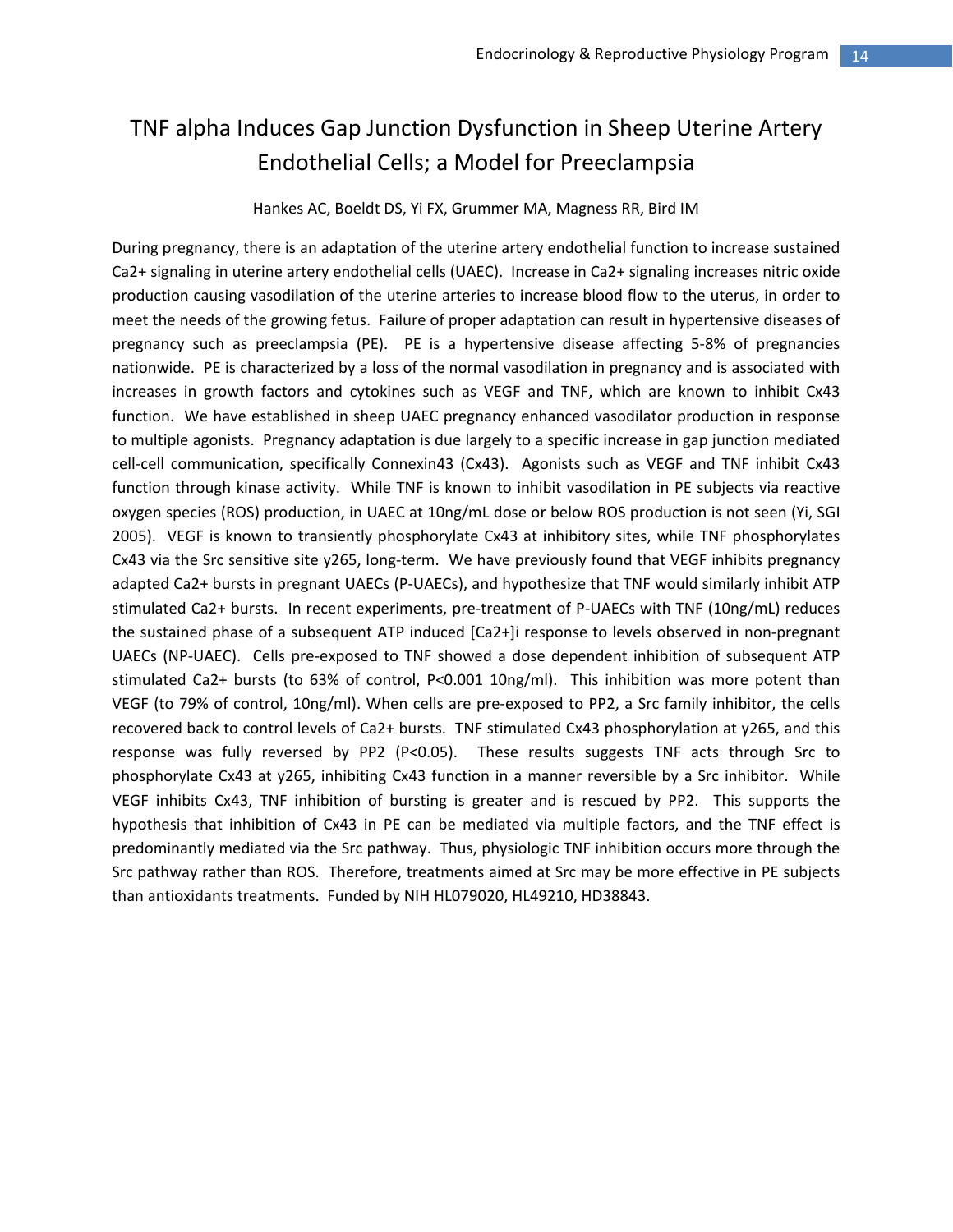### Identification of Genetic Variants in the Steroid Metabolism Pathway that Regulate Circulating Sex Hormone Concentration

#### Kentaro Hayashi and Craig S. Atwood

The focus of our studies has centered on pathways that regulate steroidogenesis, since it is postulated that the endocrine dyscrasia associated with menopause, and andropause in men, is central to senescent changes leading to age-related diseases. Indeed, the incidence of a range of age-related diseases in both genders is elevated in those with lower circulating concentrations of sex steroids. Therefore, identifying the underlying genetic factors that regulate basal circulating sex steroid concentrations is of scientific, prognostic and diagnostic importance. To address which genetic factors regulate basal circulating sex steroid concentrations, we obtained 135 matched serum and DNA samples from age-matched women (n = 64; age = 76.6) and men (n = 67; age = 76.5). These samples were analyzed for 17 beta-estradiol (E2) and follicule-stimulating hormone (FSH) concentrations and 115 single nucleotide polymorphisms in genes that regulate sex steroid synthesis, catabolism, inactivation and elimination. Our data indicate a wide variation in the concentration of circulating sex steroids, including E2, in both post-menopausal women (range: 12-42 pg/mL) and age-matched men (range: 12-70 pg/mL). Moreover, age‐matched males had significantly higher circulating concentrations of E2 than post-menopausal females (mean =  $37.9 \pm 12.3$  pg/mL vs.  $21.8 \pm 8.3$  pg/mL; p<0.0001). Recursive partitioning analyses of these results stratified by splitting the sample into either high or low circulating sex steroid concentration revealed that males (n = 35 high, 34 low) containing 1 or 2 T alleles in an FSHR exonic polymorphism (rs6165) and who also were T allele homozygous in an HSD17B1 intronic polymorphism (rs12602084) had lower circulating E2 concentrations 100% (n = 11) of the time. This data makes biological sense since any functional change in signaling via this FSHR missense mutation (Ala to Thr, position 281) might be anticipated to modulate E2 concentrations. Similarly, intronic-induced changes in 17 beta‐HSD expression, which converts E1 and androstenedione/T into E2, also would modulate E2 concentrations. In females (n = 30 high, 32 low), the best split was for an intronic SNP in LHR (rs4073366; LHR2); those who were heterozygous (G/C) were 82% (9 of 11) likely to have lower circulating E2 concentrations, while those homozygous for LHR2 (CC or GG) and homozygous for an intronic KISS1 polymorphism (T/T; rs2510) had high circulating E2 concentrations 81% (16 of 21) of the time. While none of these SNPs alone were associated with E2 concentration, cumulatively these SNPs appear to regulate E2 synthesis leading to a lower circulating E2 concentration in males and females. Interestingly, the LHR2 (homozygous) and FSHR SNPs identified in these analyses also were found to associate with AD in our earlier published studies. These results support the utility of identifying gene‐ gene interactions in identifying complex human traits such as circulating sex steroid concentration.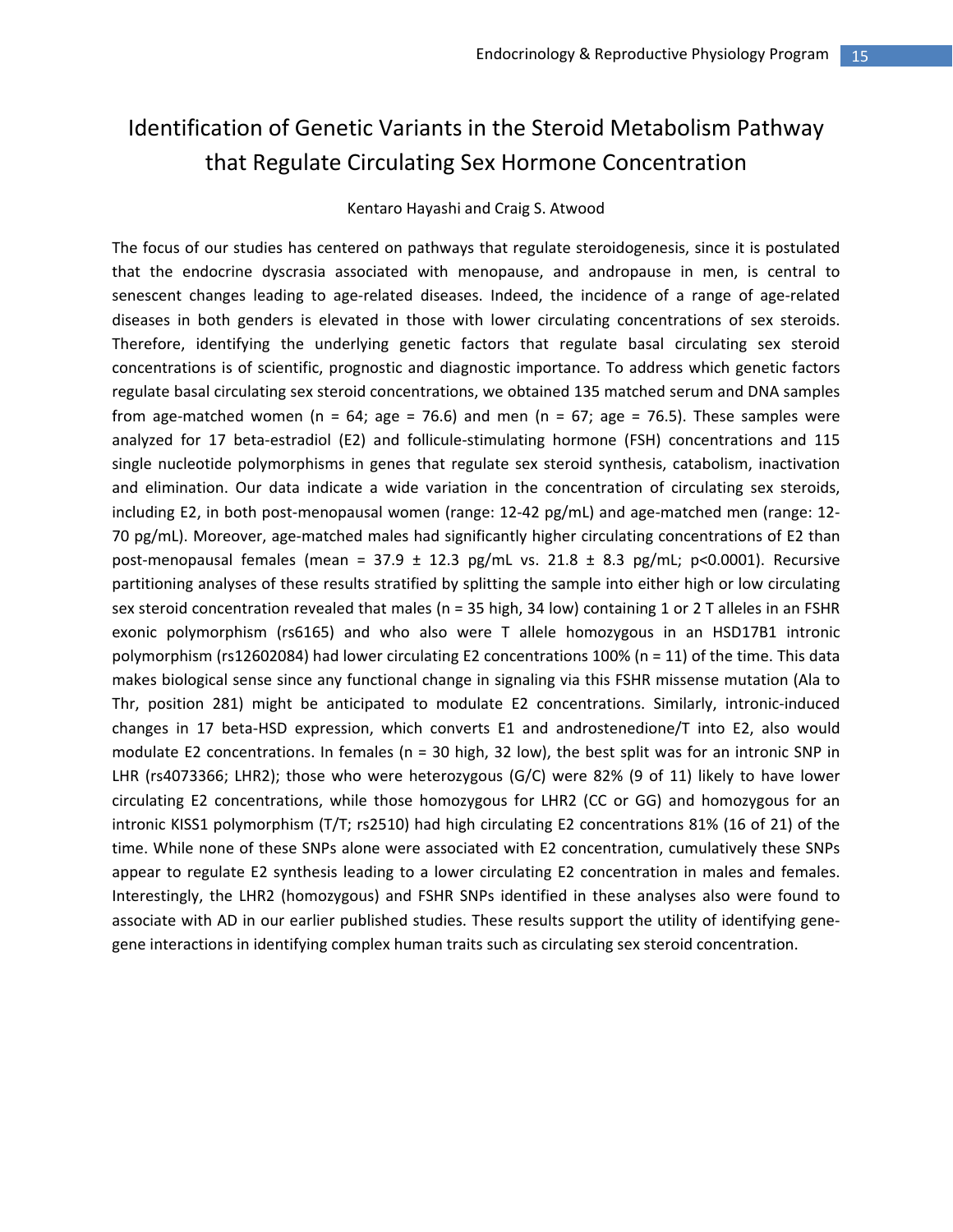# Endothelin Signaling Promotes Osteogenesis via Changes in the Cellular miRNA Environment which Induces IGF‐1 and PGE2 whil Derepressing Wnt Signaling

#### M.G. Johnson, J. Kristianto, A. Gustaveson, K.Konicke, B.Yuan, and R.D. Blank

Endothelin (ET1) promotes the growth of osteoblastic breast and prostate cancer metastases, an effect previously shown to be due in part to derepression of canonical WNT signaling. Conversion of big ET1 to mature ET1, catalyzed primarily by endothelin converting enzyme 1 (ECE1), is necessary for ET1's biological activity. We previously identified Ece1, encoding ECE1, as a positional candidate gene for a pleiotropic quantitative trait locus affecting femoral size, shape, mineralization, and biomechanical performance. To test the hypothesis that ET1 signaling regulates osteogenesis in the normal state as well as in cancer, we exposed TMOb osteoblasts to 25 ng/ml big ET1 prior to and over the course of in vitro differentiation. Cells were grown for 6 days in growth medium and then switched to mineralization medium for an additional 15 days, by which time they form mineralized nodules. Cells were harvested every three days following the switch to mineralization medium. We measured mRNA levels of genes involved in the ET1 signaling axis, production of paracrine factors involved in osteogenesis, and miRNA expression. Data were analyzed by the rank sum test or nonparametric ANOVA. TMOb cells exposed to big ET showed greater mineralization than control cells ( $N = 6$ ,  $p = 0.008$ ). The mineralization difference was specific to ET1 signaling, as it was blocked by pharmacological inhibition of ECE1 or endothelin receptor A. Under normal mineralization conditions, Ece1 mRNA expression showed no change over the course of mineralization, ET1 was repressed and endothelin receptor A was induced. Addition of big ET1 repressed expression of all three genes. IGF1 levels were significantly (1.3-1.8X) higher over time in the presence of big ET1 (p<0.001). PGE2 levels were significantly increased over time (1.2‐1.4X) in the presence of big ET1 while DKK1 and SOST production were repressed over time by 30‐40% by big ET1 (p<0.001). Big ET1 repressed anti‐osteogenic miRNAs including miRNA 335‐5p, which targets Igf1 and Runx2 transcripts, while miRNAs that target proteins involved in inhibition of bone catabolism were induced by big ET1 exposure. Modulation of canonical WNT signaling could not fully account for ET1's osteogenic effects, as big ET1 produced a greater mineralization than treatment with LiCl. Conclusion: Our data show that osteoblasts express all the elements needed for ET1 signaling over the course of differentiation and that ET1 signaling promotes mineralization. Moreover, they suggest that ET1's osteogenic effects are mediated in part via IGF1 and PGE2 induction, potentially through changes in miRNA expression previously unrecognized ET1 osteogenic mechanisms.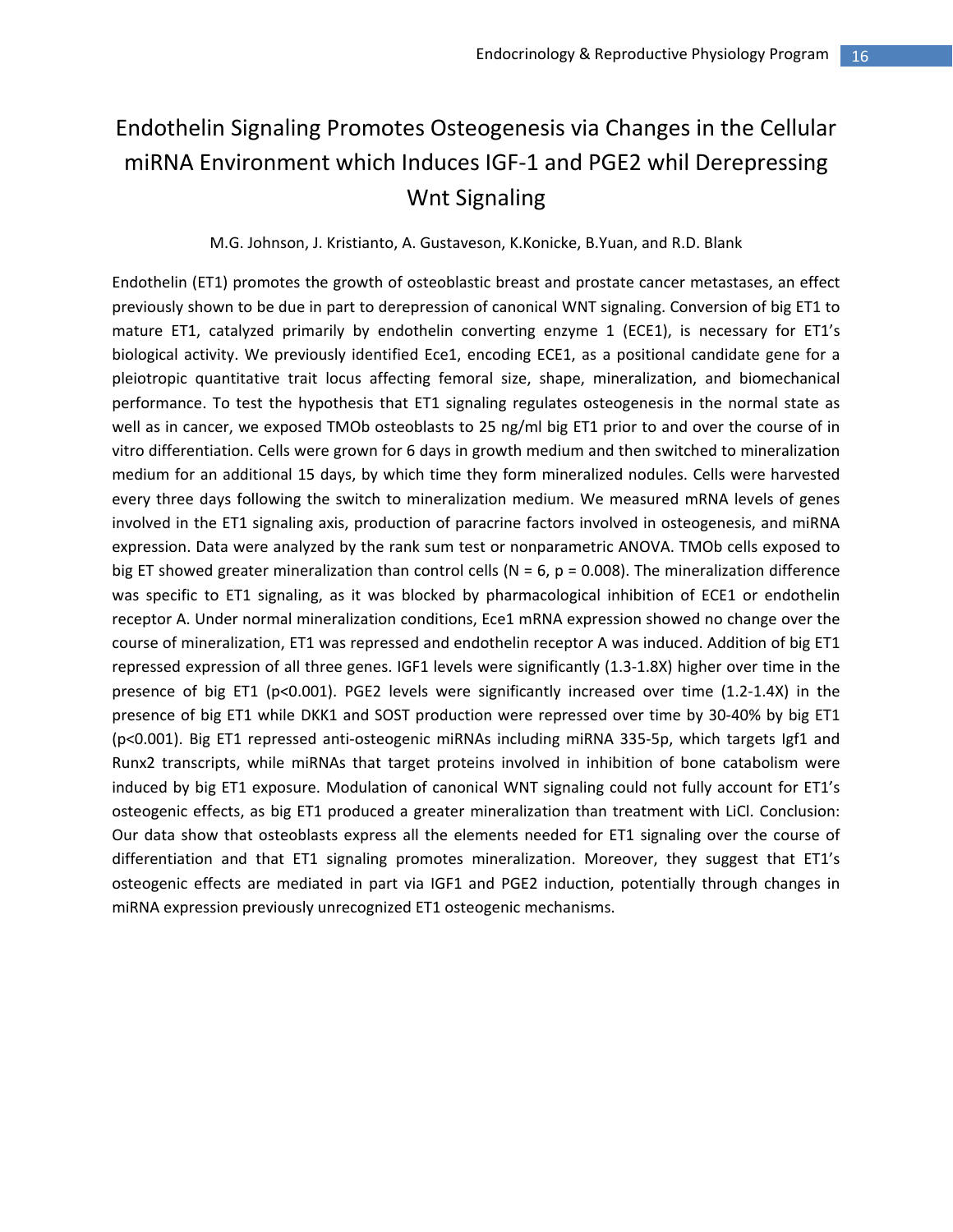# Estradiol released in the Hypothalamus of Ovariectomized Female Monkeys (Macaca Mulatta): A possible Role in Control of Gonadotropin Releasing Hormone Release

#### Kenealy BP, Kapoor A, Guerriero KA, Keen KL, Garcia JP, Kurian JR, Zeigler TE, and Terasawa E

Estrogens play a pivotal role in regulating GnRH neuronal function in female mammals. In primates, systemic administration of estradiol benzoate (EB) induces negative feedback effects with a latency of  $\sim$ 2 h and positive feedback effects with a latency of  $\sim$ 24 h. Earlier in vitro studies from this lab, however, show that estradiol (E2) results in a rapid stimulatory action, similar to a neurotransmitter effect, in cultured GnRH neurons derived from fetal olfactory placodes. Therefore, in the present study, we examined whether 1) brief infusion of EB into the hypothalamus induces GnRH release in vivo, and if so, 2) whether there is any physiological significance in the hypothalamus using a microdialysis method. A microdialysis probe was inserted into the median eminence‐stalk region of the medial basal hypothalamus (MBH) in ovariectomized (OVX) female rhesus monkeys through a cranial pedestal as described previously. EB at 10‐100 nM was infused into the MBH through the microdialysis probe for 20 min, while dialysate samples were continuously collected at 10 or 20 min intervals for up to 12 h. GnRH and E2 in the dialysates were measured by RIA and liquid chromatography-mass spectrometry (LC/MS), respectively. Results indicate that infusion of EB into the MBH for 20 min stimulated GnRH release with a latency of 10 min, similar to those seen in vitro. To our surprise, EB also induced an increase in the release of E2 immediately following the EB‐induced GnRH increase and following each subsequent GnRH pulse. While E2 levels prior to EB challenge were either not seen or were sporadically pulsing peaking at 100‐250 pg/ml, EB‐induced E2 release reached 700‐2000 pg/ml (peak levels). Elevated levels of E2 are of hypothalamic origin, because 1) animals were OVX for several months, 2) LC/MS distinguishes E2 from EB, 3) E2 release was pulsatile, and 4) a series of experiments examining if EB metabolizes into E2 indicate that this was not the case. Accordingly, we focused on examining the concept that E2 release observed in our studies is hypothalamic neuroestrogen. First, we found that electrical stimulation of the MBH in OVX monkeys stimulated not only GnRH release, but also E2 release. Second, infusion of an aromatase inhibitor, letrozole (100 nM), through the microdialysis probe resulted in suppression of pulsatile GnRH release and letrozole blocked EB‐induced GnRH as well as EB‐induced E2 increases. It is therefore concluded, that neuroestrogen is synthesized and released in the MBH and appears to play a role in regulating pulsatile GnRH release. The relationship between hypothalamic neuroestrogen and circulating ovarian E2 remains to be investigated.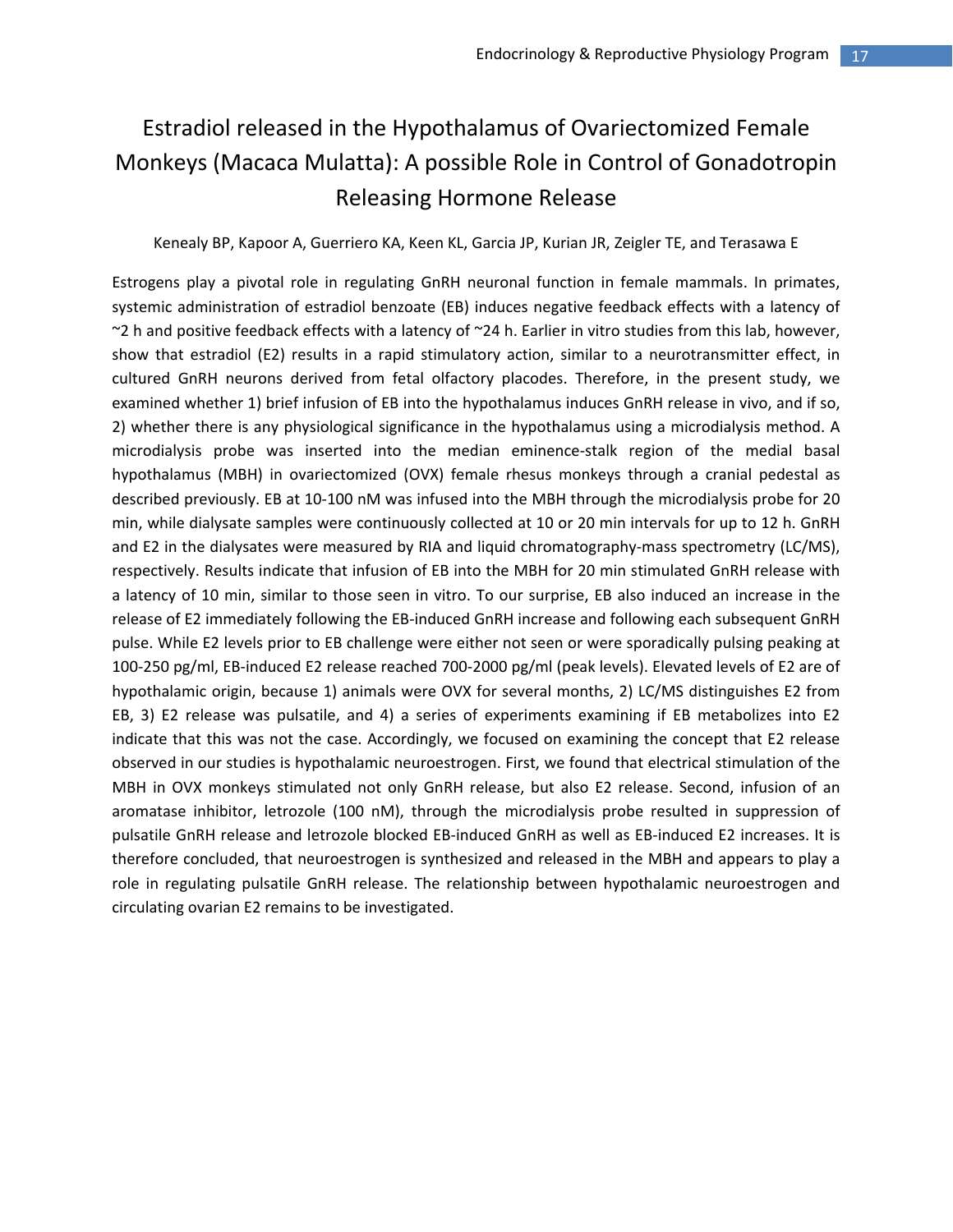### Role of Ece1 in Mediating Maternal Cardiovascular Adaptation to **Pregnancy**

Jasmin Kristianto, Shannon Phillips, Jacqueline Fisher, Jing Wu, Suzanne Litscher, Robert Blank

Preeclampsia (~8% of all pregnancies), fetal loss (~15% of all pregnancies) and intrauterine growth restriction (IUGR) (~10% of newborns) are common pregnancy complications. Our laboratory has isolated a pleiotropic quantitative trait locus (QTL) in mouse chromosome 4 in recombinant congenic mice (HcB‐8 and HcB‐23) mice that harbors differentially expressed Ece1 (the gene encoding ECE1) alleles resulting in differences in litter size, placental weight, and frequency of fetal loss. Recent data in congenic mice in which the QTL has been isolated are consistent with those obtained in HcB‐8 and HcB‐ 23. Chromosome 4 congenic (C4C) females have smaller litter sizes than C3H females (5  $\pm$  1.5 v 7  $\pm$  1.5, respectively, p = 0.034) as collected at 17.5 dpc. However, C4C 17.5 dpc females have heavier placental weight relative to C3H 17.5 dpc females (0.126  $\pm$  0.117 v 0.108  $\pm$  0.103, respectively, p= 0.009) with no significant differences in 17.5 dpc embryos weight. These findings suggest the possible differences in placental efficiency between the two strains. The Doppler ultrasonography embryonic measurements of 17.5 dpc females show that C4C embryos have slower umbilical vein velocity than C3H embryos (145.6  $\pm$ 29.7 v 219.9 ± 40.3, respectively, p= 0.025). Furthermore, the embryonic heart rate is also slower in the C4C embryos in comparison to the C3H embryos (204  $\pm$  41.8 v 315.8  $\pm$  64.5, respectively, p=0.027). Therefore, we hypothesized that chromosome 4 QTL mediates vascular adaptation in response to pregnancy that manifests in differences in reproductive phenotypes.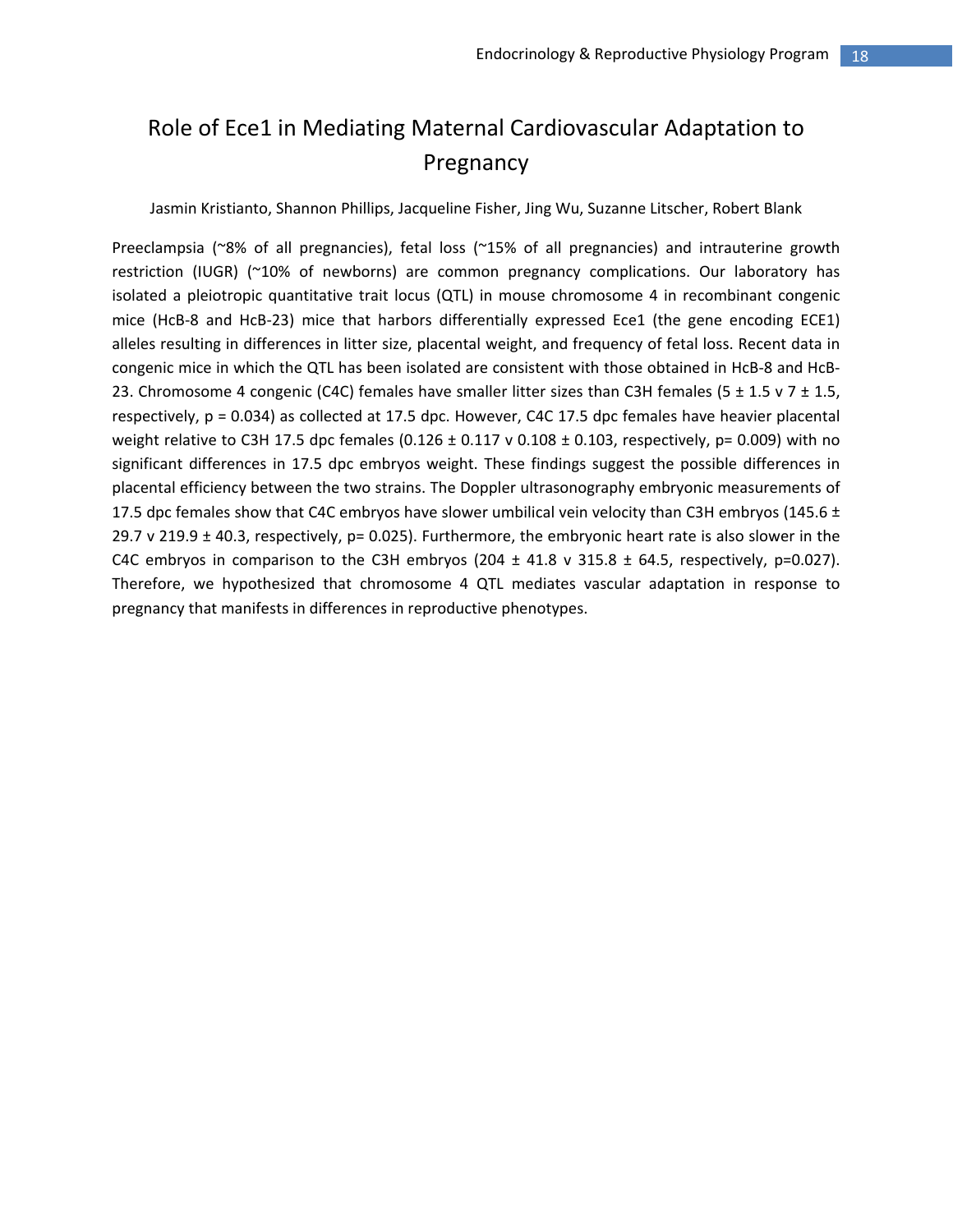## Steroidogenic Factor 1 Drives Aggressive Prostate Cancer Cell Proliferation and Plays a Critical Role in Tumor Growth

#### Samantha R Lewis, William A Ricke, Joan S Jorgensen

The dependence of prostate cancer on androgens provides a targeted means of treating advanced disease. Unfortunately, androgen deprivation therapies that block gonadal steroid synthesis ultimately become ineffective, leading to the deadly form of prostate cancer. While there are likely many ways this transition to treatment refractive cancer can occur, one important factor is the ability of prostate adenocarcinoma cells to acquire machinery for de novo steroidogenesis and therefore, fuel their own growth. The mechanisms by which prostate cancer cells initiate and maintain steroidogenesis are unknown. We hypothesize that Steroidogenic Factor 1 (NR5A1, ADBP4, SF1), a key regulator of steroidogenesis in normal endocrine tissues, is expressed in castration resistant prostate cancer where it stimulates aberrant steroidogenesis and fuels malignant growth. Notably, SF1 is not expressed in normal prostate tissue. Our results indicated that SF1 was absent in benign prostate cell lines as expected, but present in aggressive prostate cancer cell lines. When ectopic SF1 expression was induced in benign prostate epithelial cells (BPH1), increased steroidogenic enzyme expression, steroid synthesis, and cell growth was observed. Converse experiments using shRNA‐mediated knockdown of SF1 in an aggressive prostate cancer cell line (WR3) diminished steroidogenic activity and inhibited cell growth. SF1 depleted cells also exhibited signs of decreased cell cycle progression and defects in cell division. Xenograft studies were performed to evaluate the role of SF1 in tumor growth. Results comparing control versus SF1 deficient prostate cancer cells showed that knockdown of SF1 substantially impaired tumor growth under the kidney capsule in both castrated and intact nude mouse hosts. Based on these data, we conclude that aberrant SF1 expression in aggressive prostate cancers stimulates steroidogenesis and promotes aggressive tumor growth. These findings present a new potential mechanism and therapeutic target for deadly castration resistant prostate cancer. This work was supported by The University of Wisconsin‐Madison Graduate School and NIH 5T32‐HD041921‐07.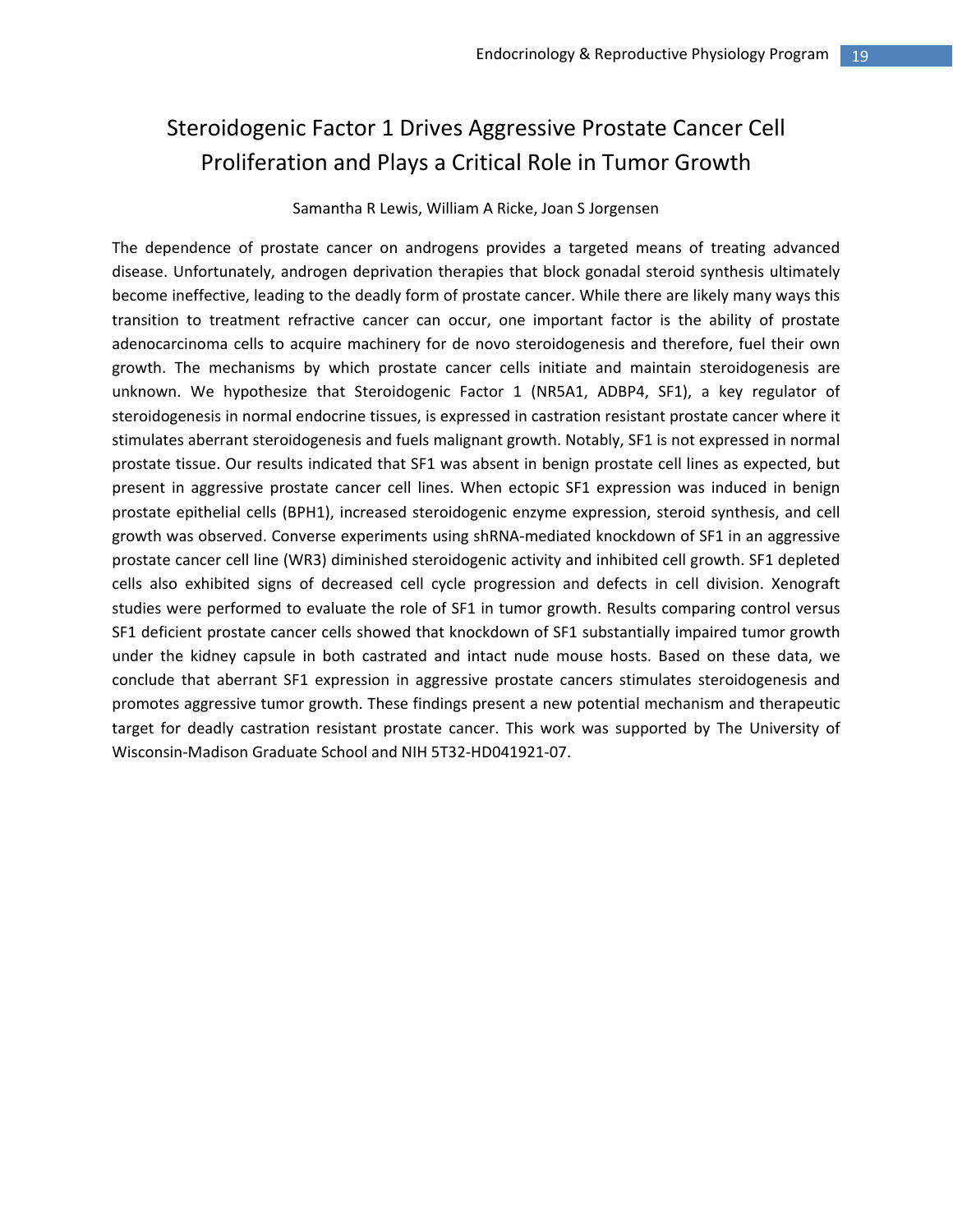# Vascular Growth and Endothelial Junction Protein Expression in Human Placentas from the First Trimester, Normal Term and Preeclamptic Pregnancies

#### Yan Li, Ying‐jie Zhao, Qing‐yun Zou, Kevin Zhang, Kai Wang, Jing Zheng

**Background:** Preeclampsia is a major cause of maternal and neonatal morbidity and mortality; however, the etiology of which remains poorly understood. Endothelial dysfunction in maternal vasculature, especially increased endothelial permeability caused by dissembled endothelial junction proteins, is intimately associated with preeclampsia. Nonetheless, it is still unclear if vascular growth and endothelial dysfunction in placentas significantly impact on preeclampsia. Hypothesis: Vascular growth and expression of endothelial junction proteins in placentas are involved in the pathophysiological event of preeclampsia. **Methods:** Expression of platelet endothelial cell adhesion molecule‐1 (PECAM‐1 or CD31) and vascular endothelial‐cadherin (VE‐Cad), two functionally critical proteins in endothelia, was evaluated using immunohistochemistry and Western blotting in placentas from the first trimester (FT), normal (N) and preeclamptic (PE) pregnancies. Using CD31 as an endothelial marker, capillary number density (CND) and capillary area density (CAD) in N and PE placentas were also analyzed. **Results:** Both CD31 and VE‐Cad were immunolocalized primarily in endothelia of FT, N, and PE placentas. However, no differences in CND and CAD were found between N and PE placentas. Using the same antibodies as those used in immunohistochemistry, Western blotting revealed the levels of CD31 and VE‐Cad in N placentas were 3.7 and 8.0 fold higher ( $P \le 0.05$ ) than those in FT placentas, respectively. VE-Cad levels were similar between N and PE placentas. CD31 was undetectable in PE placentas, while CD31 was easily detected in N placentas. These data confirm the robust vascular growth in placentas during pregnancy and indicate similar vascular growth between N and PE placentas. However, the failure to detect CD31 using Western blotting suggests abnormal formation of CD31 in PE placentas, which may potentially adversely impact placental endothelial communication and function. **Conclusion:** Dysfunction of placental endothelial junction likely plays a significant role in preeclampsia, although we were unable to find major differences in vascular growth between N and PE placentas (Supported by NIH HD38843).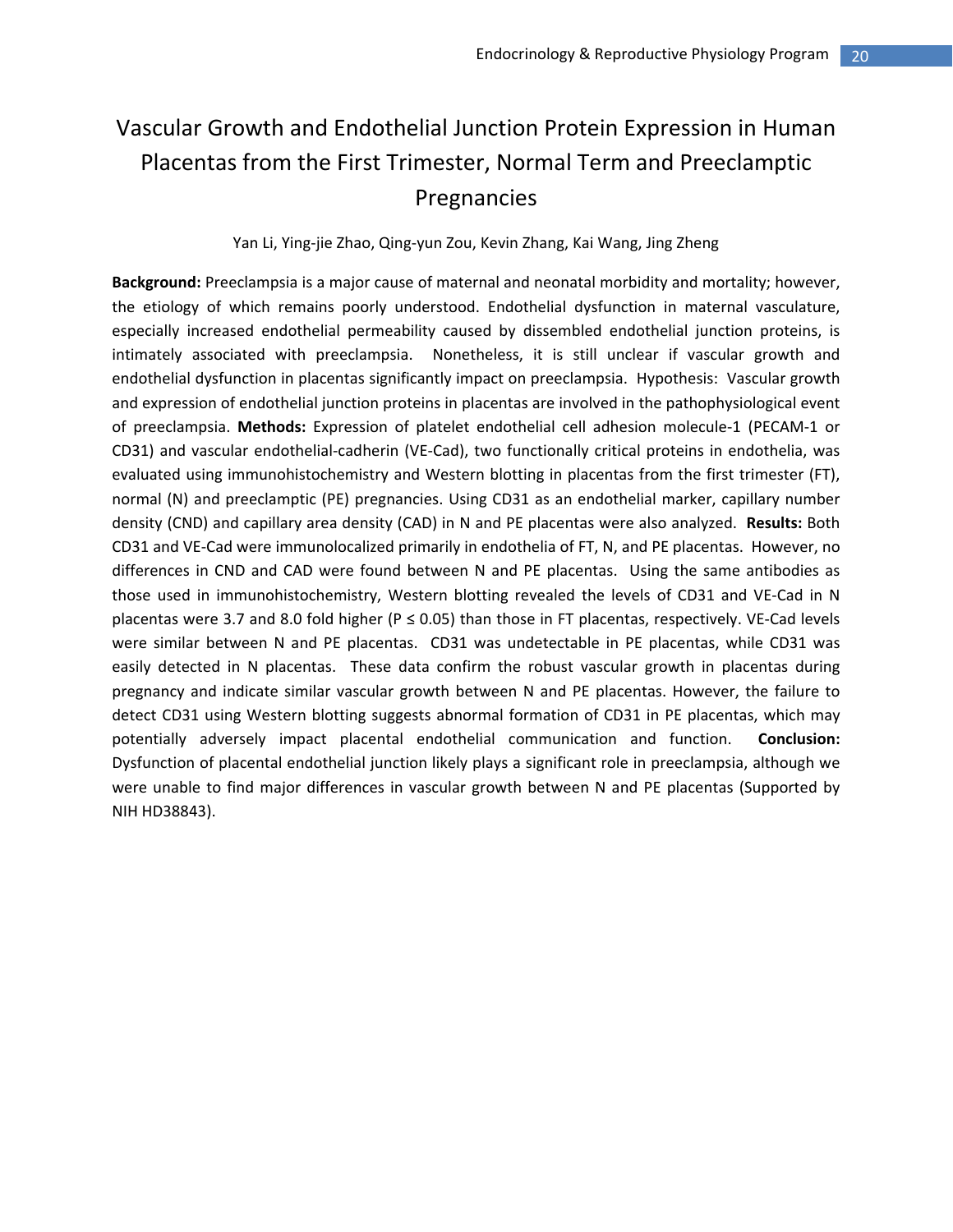### Characterization of CYP1 Flavonoid Substrates

#### Maguire M, Liu M, Jefcoate CR

Flavonoids are natural dietary compounds found in most plant material. Normal dietary intake depends on age, sex, ethnicity and other factors that affect dietary choices. Flavonoids have been investigated with respect to anticarcinogenic and antioxidant capabilities. They participate as substrates and/or inhibitors of receptors and the metabolizing enzymes, cytochrome P450s (CYPs), in particular the CYP1 family. While activity has been repeatedly demonstrated on isolated liver microsomes, we use a semihigh throughput cell-based ethoxyresorufin-o-deethylation (EROD) assay. A distinct structure-function relationship indicated the poly‐hydroxyl flavone structure exhibits both selectivity and specificity to human (h)CYP1B1 over hCYP1A1. Functionally, we are able to show that DNA damaging, CYP1B1mediated DMBA metabolism is inhibited by coadministration of certain flavonoids by measuring phospho‐p53 expression in cells expressing only a single P450 or murine cell lines. Additionally, we show that a selection of flavonoids act permissively, leading to upregualted NF‐kB signalling in the presence of a stimulus in a reporter cell line. The varied in vitro capabilities of flavonoids exemplifies the complexity that translates in vivo and the necessary considerations when using flavonoids as treatment options for cancer or other oxidant‐mediated diseases.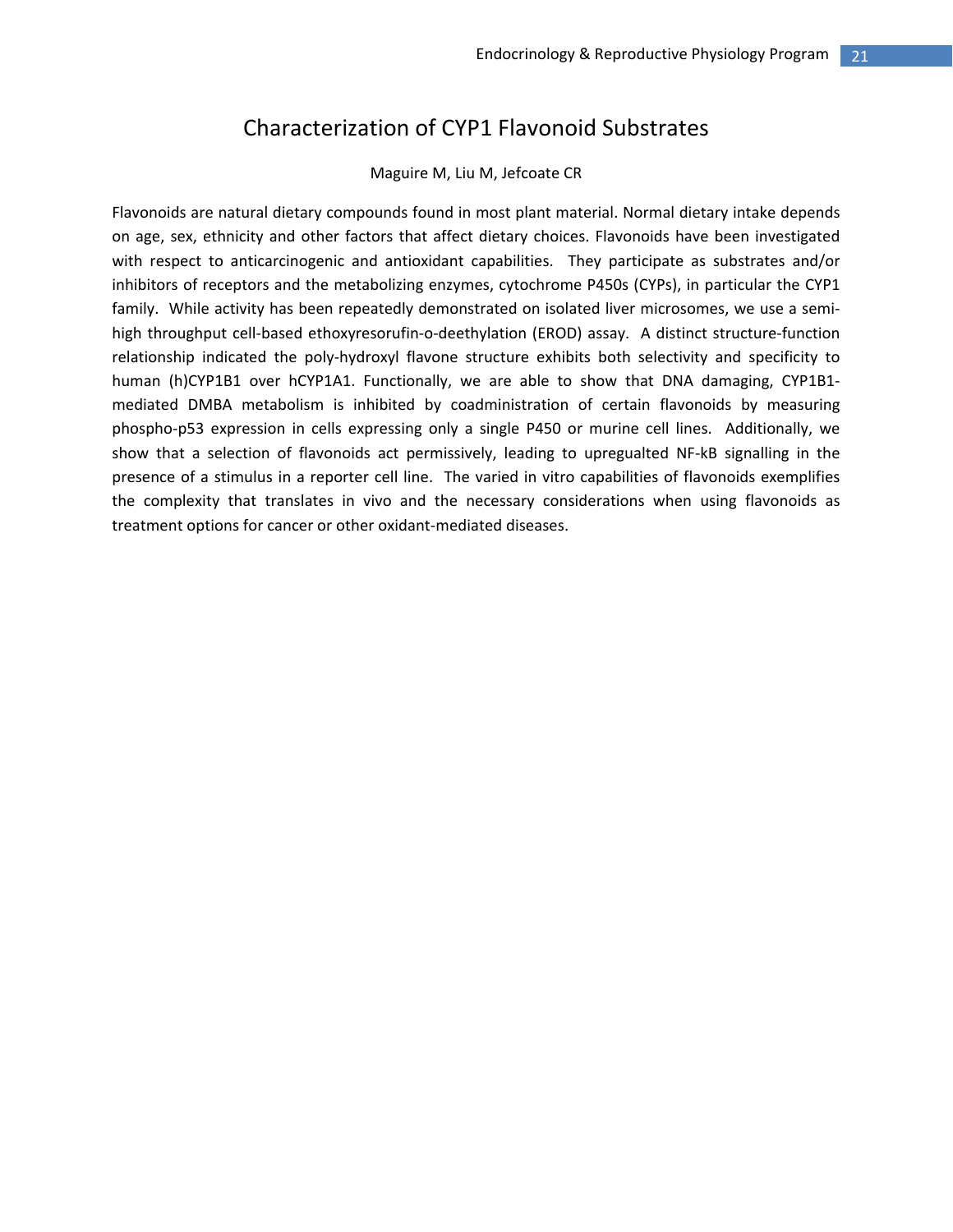### Post‐translational Regulation of eNOS via Estrogen Receptors‐α/‐β and GPER in Uterine Artery Endothelial Cell

#### Mayra B. Pastore, Saira Talwar, Rosalina Villalon‐Landeros and Ronald R. Magness

Uterine endothelial nitric oxide production is partly responsible for maintenance of vasodilatation during physiologic states of high estrogen levels (e.g. Pregnancy). Estrogen receptors (ER‐α/‐β) are nuclear transcription factors; however, they induce nongenomic vasodilatory responses via activation of endothelial Nitric Oxidize Synthase (eNOS). Recently, the receptor known as GPER has been implicated in estrogenic regulation of the vasculature. It is unknown however if eNOS regulation is dependent on ER‐α/‐β and/or GPER. We hypothesize that ER‐α/‐β and GPER localize to the plasma membrane of Uterine Artery Endothelial Cell (UAECs) and change eNOS phosphorylation patterns indicative of activation. Vehicle or estradiol‐17β treated UAECs were fixed and labeled with immunogold for visualization of caveolae, ER‐α, ER‐β, and GPER using Transmission Electron Microscopy. UAECs were treated with vehicle or increasing concentrations of estradiol‐17β, ER‐α (PPT) or GPER (G1) agonists. GPER expression and changes in eNOS stimulatory phosphorylation sites Ser1177, Ser635 vs. inhibitory site Thr495 were evaluated via Western‐blot. Immunogold‐labeling revealed that ER‐α/‐β localize to the plasma member, the cytosol and the nucleus. GPER was also detected. Increasing estradiol‐17β concentrations augmented eNOS phosphorylation at Ser1177, Ser635 with decreased phosphorylation at Thr495. PPT (0.1nM and 100nM) only increased the eNOS phosphorylation at Ser635. G1 (100nM and 1μM) increased eNOS phosphorylation Ser1177 not Ser635 but decreased Thr495 phosphorylation at all doses. In conclusion: 1) ER‐α/‐β localize to the plasma membrane, cytosol and nucleus, 2) estradiol‐17β mediates changes in eNOS multi-site phosphorylation, 3) ER- $\alpha$  mainly mediates an increase in stimulatory phosphorylation of eNOS and 4) eNOS multi‐site phosphorylation also occurs via GPER and ER‐α/β‐independent mechanism.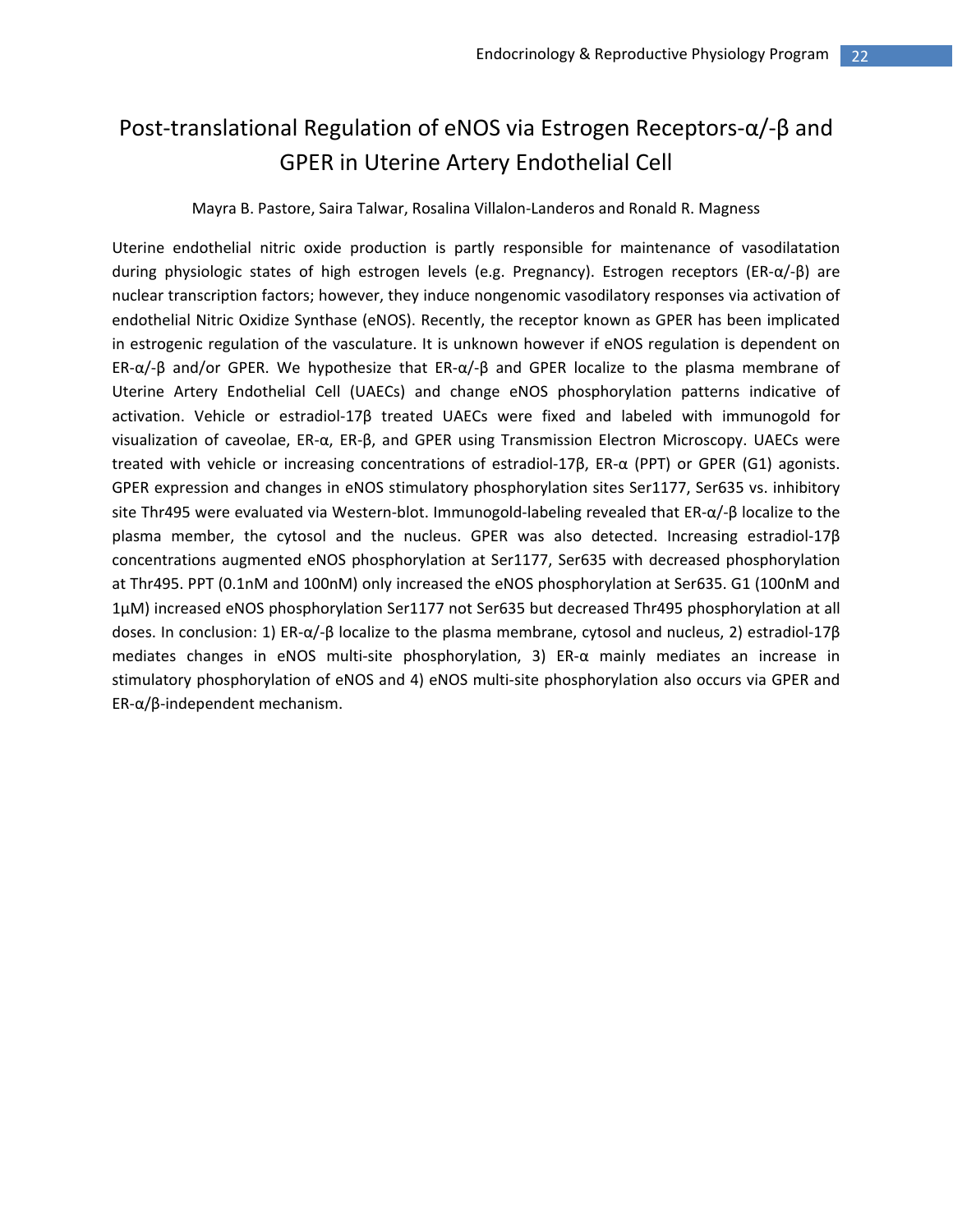### Protein Kinase C‐delta (PKCδ) Regulates Pro‐inflammatory Chemokine Expression Through the NFκB Pathway in Vascular Smooth Muscle Cells

Jun Ren, Qiwei Wang, Stephanie Morgan, Bo Liu

Objective ‐ Inflammation is a key contributor to a plethora of vascular diseases including atherosclerosis and aneurysm. Pro‐inflammatory chemokines released by vascular smooth muscle cells (SMCs) play a critical role in vascular inflammation. Previously, we showed protein kinase C‐delta (PKCδ) was upregulated in SMCs of inflamed arteries. PKCδ-/- mice are resistant to inflammation as well as apoptosis in models of abdominal aortic aneurysm. We hypothesize that PKCδ modulates the inflammatory response in part through regulation of pro‐inflammatory chemokine expression in SMCs. Method and Results - To identify PKCδ-regulated chemokines, we used microarray to compare transcription profiles of SMCs infected with AdPKCδ or AdNull. Results showed that 45 out of 203 differentially expressed genes have known inflammatory response roles. RT‐PCR analyses confirmed the regulatory effect of PKCδ on selected inflammatory chemokines, including MCP1/CCL2, CCL7, CXCL16 and CX3CL1. Using a mouse aneurysm model, we showed all of these chemokines were elevated in aortae of wildtype, but not PKCδ‐/‐ mice. We postulate that PKCδ regulates chemokine expression via the NFκB pathway. Using MCP‐1 as a prototype, a detailed analysis showed PKCδ induced MCP1 mRNA expression (4.25±0.57 fold, n=5, p<0.05) and protein secretion (4.41±0.21 fold, n=3, p<0.05). Analysis of pre‐mRNA and mRNA indicated that PKCδ stimulated MCP1 expression at the transcription level rather than by controlling its mRNA stability. Using a NFκB inhibitor (Andrographolide) or siRNA knockdown of NFκB subunit p65 eliminated PKCδ's effect on MCP1 expression. Physical interaction between PKCδ and p65 was shown in cultured SMCs and aneurysmal aortae by the in situ proximity ligation assay. PKC $\delta$ /p65 complexes were detected largely outside the nucleus, indicating the two pathways intersect in the cytosol. This notion is supported by the lack of effect of PKCδ translocation peptides on MCP1. Furthermore, we demonstrated that PKCδ enhanced Ser536 phosphorylation and DNA‐binding affinity of p65. Conclusion - Our results show PKCδ plays a key role in inflammation through the NFκBmediated chemokine expression pathway in vascular SMCs and may serve as a suitable target for novel anti‐inflammatory therapy.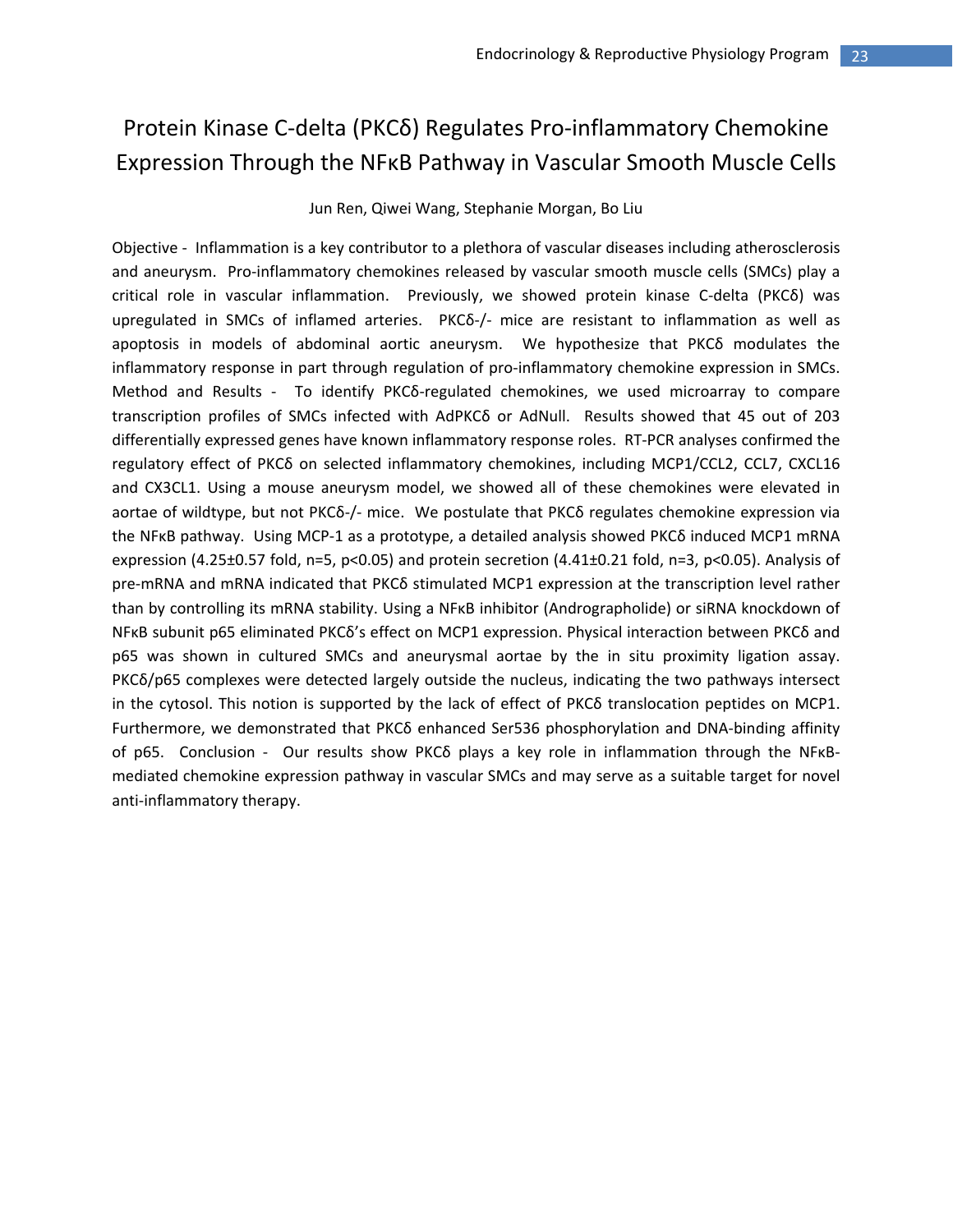### Endogenous Estrogen Inhibition Using Letrozole in Ovine Pregnancy Reduces Placental Iron Transport and Fetal Weight and Alters Fetal Iron

Mary Y. Sun, Katie Meyer, Jason Austin, Sharon Blohowiak, Ronald Magness, Pamela Kling

Background: Estrogen levels from the placenta rise dramatically during increasing gestation, impacting fetal growth and development. Limited in vitro data show that estrogen modulates iron homeostasis through increased expression of endothelial nitric oxide synthase (eNOS), thereby enhancing iron transporter transferrin receptor (TfR), and ultimately facilitating cellular iron uptake. Letrozole is a potent clinical aromatase inhibitor that suppresses estrogen production. Therefore we hypothesized that letrozole‐mediated decreases in estrogen production during pregnancy reduce both fetal weights and fetal iron levels. Methods: In late gestation (day 120±5 Term=147 days) sheep, we studied a loading dose of letrozole 20 mg IM (day 0), followed by prolonged administration of 125 ug/kg/day for 12 days vs. control (vehicle). Maternal and fetal plasma hormone levels were measured using ELISA and LC‐MS. Placentae were harvested for western blot analyses of TfR and eNOS. Fetuses were weighed and crown rump, abdominal girth, and thoracic girth were measured. Maternal and fetal whole bloods were analyzed for red blood cell (RBC) count, hemoglobin, and zinc protoporphyrin (ZnPP), a measure of incomplete RBC iron incorporation. Moreover, fetal liver and kidney were obtained for tissue iron analyses. Results: Two hours after giving the letrozole load, we observed lower maternal and fetal circulating estrogen (P<0.05); whereas progesterone levels were unaffected. Reductions in maternal plasma estrogen were confirmed using LC‐MS, however, the C19 steroid levels of testosterone, DHEA and androstenedione were unaltered by letrozole. Placental TfR expression was reduced in the letrozole group compared to control (P<0.05), however placental eNOS trended higher (P>0.05). Compared to controls, ovine fetuses were 11.4±0.051% lighter and the ponderal index was 10.0±0.43% lower in the letrozole group (P<0.05). Although letrozole did not alter the crown rump length, abdominal girth was 6% lower within fetuses of this group (P<0.05). Letrozole fetuses also exhibited higher ZnPP levels, but similar RBC count and hemoglobin. Fetal liver iron concentration was similar and kidney iron concentration was higher in the letrozole group compared to control. Conclusions: Maternal estrogen reduction with aromatase inhibition resulted in reduced placental iron transporter expression, leaner fetuses, impeded RBC iron incorporation, and altered tissue iron, indicating a role for estrogen in controlling fetal growth, body composition, and iron metabolism during pregnancy. NIH HL87144‐ Supplement (PJK), HL49210, HD50578, and HD38843 (RRM).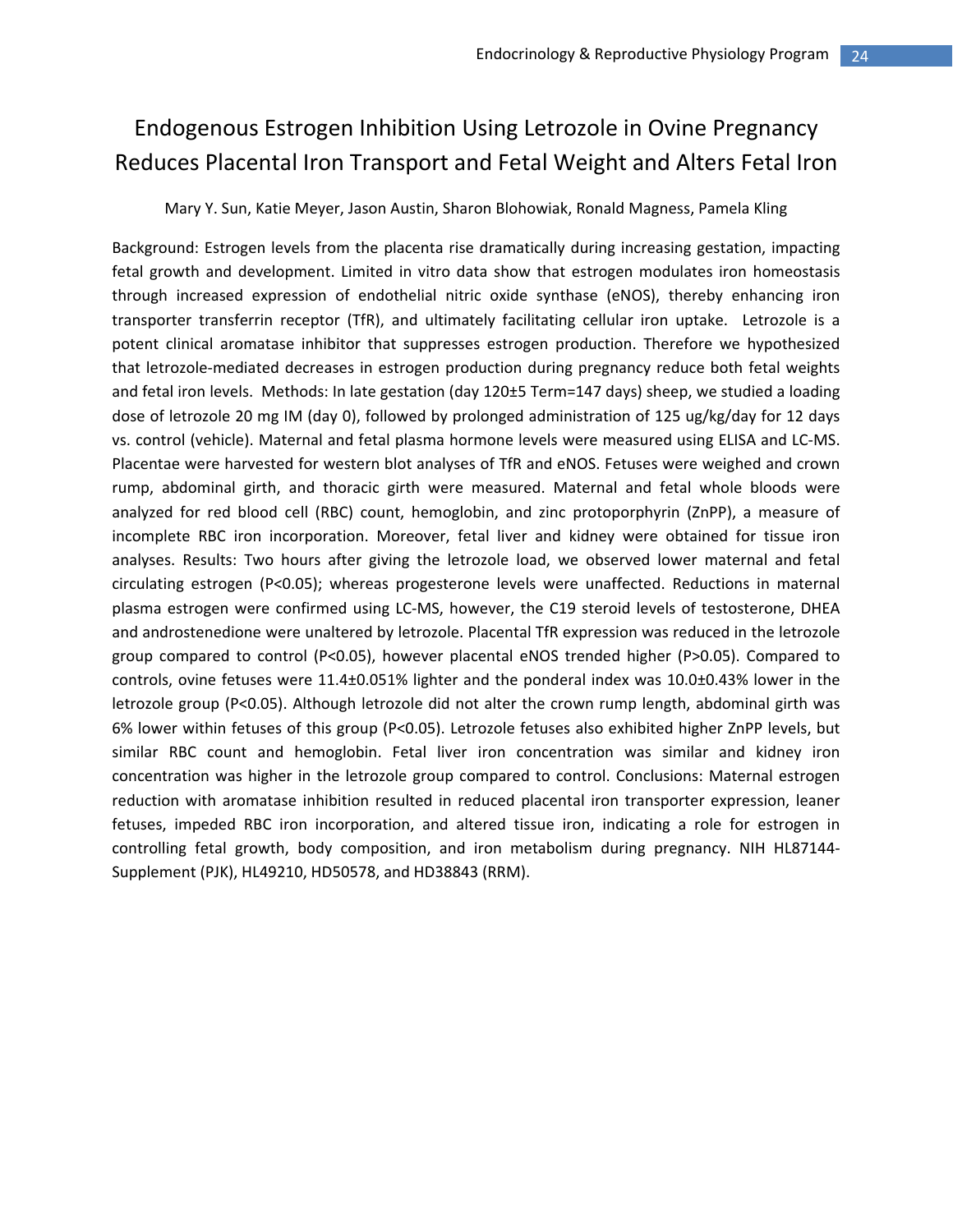# 4‐Methoxyestradiol Induced Proliferation of Uterine Artery Endothelial Cells Occurs via Activation of p38, p42/44 and JNK MAPKs and Independent of Estrogen and Adrenergic Receptors

R Villalon Landeros, SO Jobe, J Zheng, RR Magness Dept. Ob/Gyn Perinatal Res Labs, Univ of WI‐Madison

During pregnancy, uterine angiogenesis is partly regulated by estrogens and estrogen metabolites. 4‐ Metoxyestradiol (4‐ME2), the direct metabolite of 4‐hydoxyestradiol (4‐OHE2) synthesized by catechol‐ O‐methyltransferase (COMT), induces proliferation in pregnant uterine artery endothelial cells (P‐ UAECs). We reported (Jobe et al, 2011) that 4‐OHE2 induces P‐UAEC proliferation via β‐adrenergic receptors (β‐AR) and independent of estrogen receptors (ERs). We thus determined if 4‐ME2 will follow its two immediate precursors by stimulating angiogenic activity via ERs or ARs. Methods: P‐UAECs from late pregnant ewes were treated with or without blockers (10μmol/L) against α-AR (phentolamine), β-ARs (propranolol) or ERs (ICI 182,780). To determine signaling pathways for 4‐ME2 actions, we evaluated activation of mitogen‐activated protein kinases (MAPK) or PI3K signaling cascades. Functionality of MAPK signaling pathways was also determined by treatment of P‐UAECs with protein kinase blockers (2.5/5 µmol/L) against p42/44 (PD98059), P38 (SB203580), JNK (SP600125) and the PI3K (LY294002) pathway followed by 4‐ME2 (0.1 µmol/L). Cell proliferation was evaluated via 5‐Bromodeoxyuridine assays. Phosphorylated and total p42/44, p38, JNK, MAPKs, and PI3K were evaluated using western blots. Results: Blocking α‐AR, β‐AR and ERs with phentolamine, propranolol or ICI 182,780 did not affect proliferation responses to 4‐ME2. Pretreatment with PD98059, SB203580 and SP600125 all abrogated (P<0.05) 4‐ME2 ‐induced P‐UAEC proliferation. However, LY294002 pretreatment (P>0.05) did not alter 4‐ME2‐stimulated proliferation. Western blots revealed proliferation‐specific and time‐dependent activation of phosphorylated p42/44, p38 and JNK MAPKs, not PI3K. As well total p42/44, p38, JNK and PI3K were unchanged by 4‐ME2. Conclusions: Thus 4‐ME2 stimulates P‐UAEC proliferation independent of either ERs or ARs. The 4‐ME2 mechanism for proliferation converges at the level of p42/44, p38 and JNK MAPKs and is independent of PI3K signaling. These findings provide insights into complexities of estrogen metabolite signaling during pregnancy via 4‐ME2, whose activity is independent of classic ERs or ARs, but still activates distinct MAPK signaling cascades indicating that estrogen metabolites have the capacity to bypass these common receptors and yet still induce angiogenesis. HL49210, HD38843, HL87144, R25GM083252.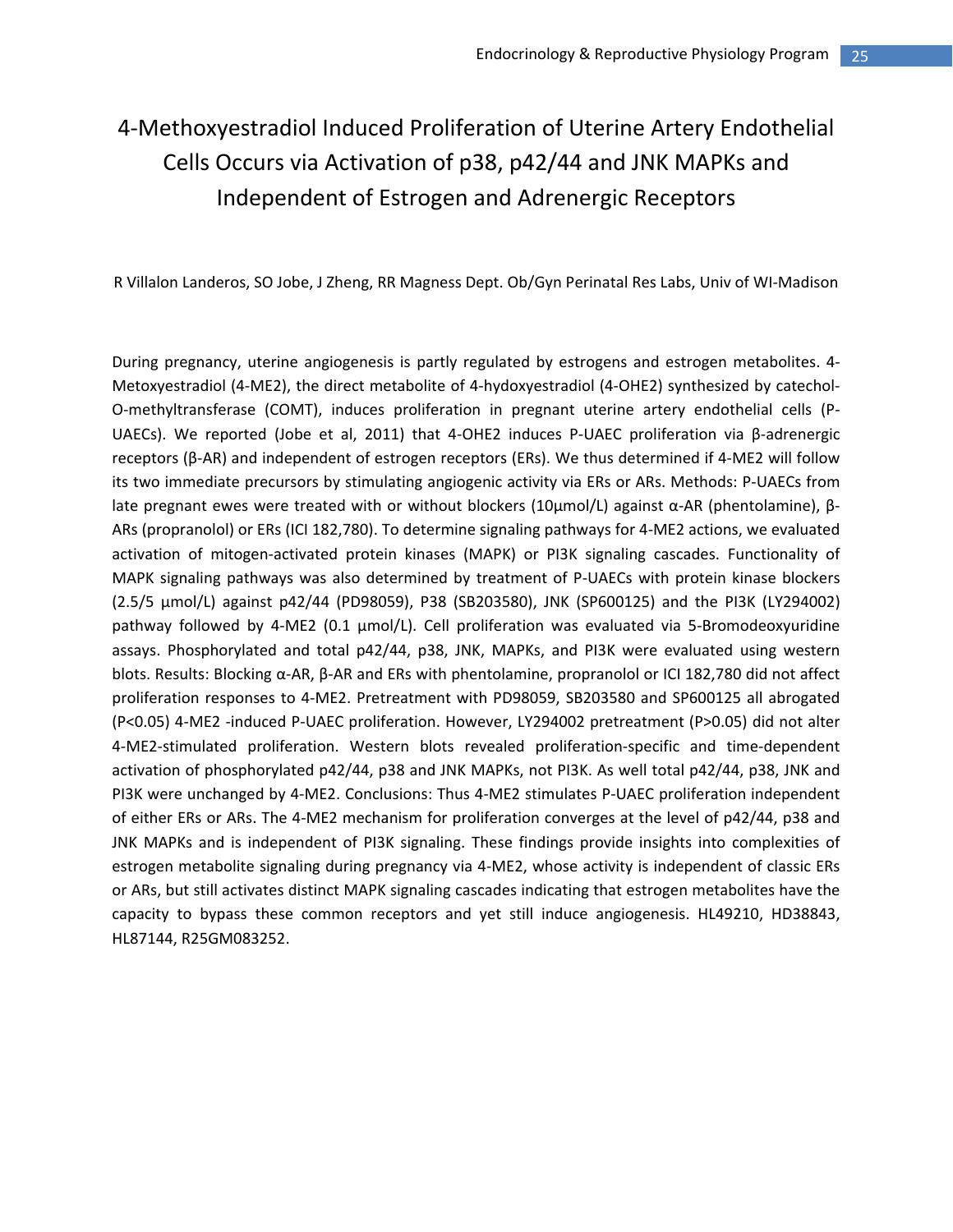### IL6 and IL8 Differentially Regulate Human Endothelial Functions

#### Qing‐yun Zou, Ying‐jie Zhao, Yan Li, Dong‐bao Chen, Jing Zheng

Background: Preeclampsia (PE) is a multi‐organ syndrome that contributes greatly to neonatal mortality and maternal health without a definite cause. However, PE is associated with increased production of cytokines interleukin 6 (IL6) and 8 (IL8) and decreased production of vasodilator nitric oxide (NO) in placenta. It is known that IL6 and IL8 are potent regulators of vasculogenesis and angiogenesis. Nevertheless, it is unclear if IL6 and IL8 regulate expression and activation of fetoplacental endothelial NO synthase (eNOS), which is a major NOS isoform responsive for NO production in placenta. Hypothesis: IL6 and IL8 play important roles in regulating cell viability and migration as well as eNOS expression and phosphorylation in fetoplacental endothelial cells during pregnancy. Methods: Viability and death of human umbilical cord vein endothelial (HUVE) cells after serum starvation were determined using positive staining of acetomethoxy derivate of calcein (calcein AM) and ethidium homodimer-1 (EthD-1) as indexes, respectively. HUVE cell migration was evaluated using the BD FluoroBlok Trans‐wells system. Expression and phosphorylation of eNOS were evaluated using Western blotting. Results: IL6 and IL8 did not affect HUVE cell viability and death. As compared to the control, IL6 increased HUVE cell migration by  $\sim$  30%, while IL-8 slightly decreased it by  $\sim$  10%. We also observed that while IL6 had no effect on the phospho-eNOS (Thr495) (indicative of eNOS inactivation) and phosphoeNOS (Ser1177) (indicative activation), IL-8 time-dependently increased the levels of phospho-eNOS (Thr495) (~2.2 folds), but not phospho‐eNOS (Ser1177). Conclusion: IL6 and IL8 differentially regulate migration and eNOS activation in fetoplacental endothelium cells. IL8-induced increases in phosphoeNOS (Thr495) may inhibit eNOS activation, possibly partially contributing to the decreased fetoplacental perfusion in PE. (Supported by NIH PO1 HD38843).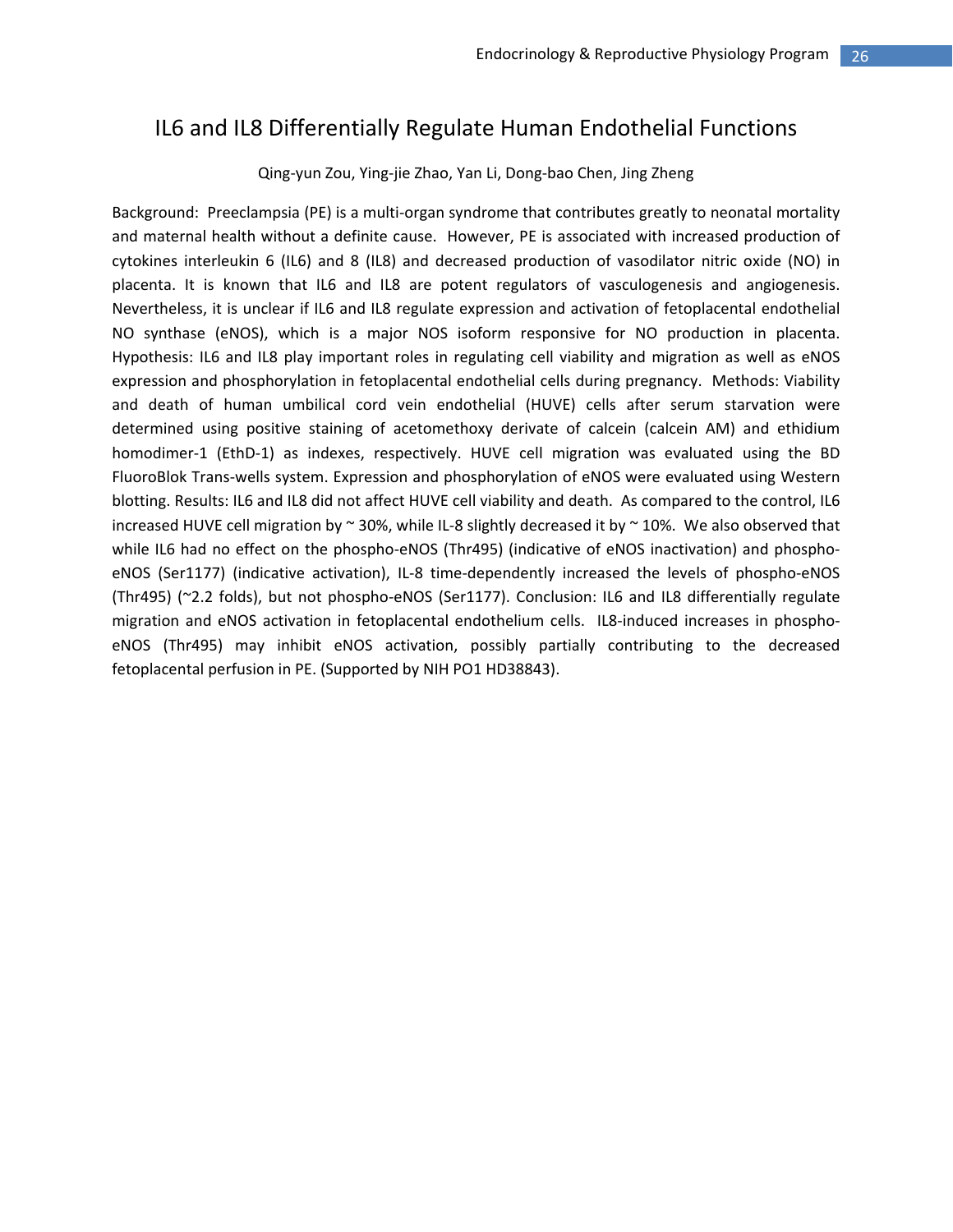# ATP and Forskolin Stimulate Phosphorylation of Cx43 and eNOS in Uterine Artery Endothelial Cells via Pregnancy‐specific Cyclic Nucleotide Mechanisms

Bryan C. Ampey<sup>1</sup>, Gladys E. Lopez, Ian M. Bird<sup>1</sup>, Ronald R Magness<sup>1,2,3</sup>

 $1$  Depts. of Ob/Gyn. Perinatal Research Laboratories,  $2$  Pediatrics and  $3$  Animal Sciences, University of Wisconsin‐Madison

Pregnancy is associated with endothelium‐mediated vasodilation in response to a plethora of agonists. We have demonstrated that PGI2 and NO regulate the pregnancy-specific production of cAMP and cGMP in uterine artery endothelium (Uendo), respectively. Furthermore, both UAendos and uterine artery endothelial cells (P-UAECs) produce substantially more NO and PGI2 in response ATP via Ca++ mediated mechanisms. Additionally, we have previously shown that both cAMP and cGMP increase the gap junction (GJ) assembly through the GJ protein Cx43 Ser365 as well as endothelial nitric oxide synthase (eNOS) Ser635 phosphorylation in P-UAECs. Therefore we hypothesized that ATP increases cAMP and cGMP mediated phosphorylation of Cx43 and eNOS. Validated P‐UAECs were pretreated with the inhibitors 100nmol/L Sildenafil (PDE5 inhibitor) or 1umol/L Isogladine maleate (PDE4 inhibitor) followed by treatment with vehicle or with 100 umol/L of ATP or 100umol/L of Forskolin. Evaluation using Enzyme-linked immunosorbent assay (ELISA) showed that pretreatment with PDE4 and PDE5 inhibitors increased cAMP production in response to Forskolin. However, Forskolin pretreatment did not effect GMP production. These data also demonstrate that ATP clearly increases both cAMP and cGMP in the presence of either PDE4 or PDE5 inhibitor. Western blotting revealed activation of phosphorylated Cx43 and eNOS in the presence of Forskolin and ATP. Our findings indicate that increased pregnancy-enhanced gap junction communication between cells is mediated by cAMP and cGMP in response to endogenous ATP to enhance vasodilation. NIH GM083252, HL49210, HD38843, HL87144, R25GM083252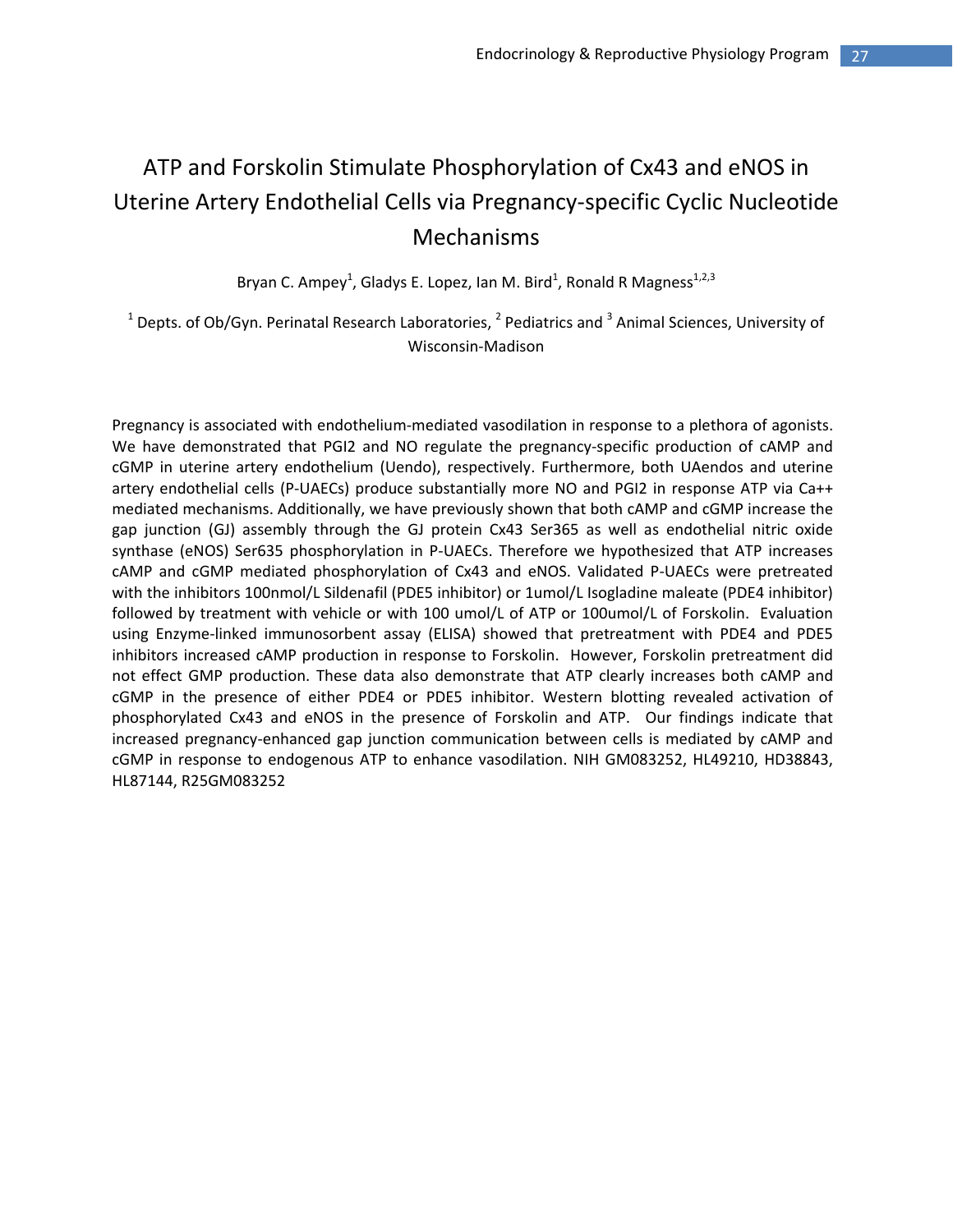### Iron: A Possible Link between Obese Pregnancies and Asthma Predisposition at Birth

Natalie C. Dosch, Rachel Weigert, Elyssa Guslits, Shannon Murray, Theresa W. Guilbert, Christopher L. Coe, Pamela J Kling, UW Department of Pediatrics

Background: Maternal pre‐pregnancy obesity is associated with a diagnosis of wheezing during infancy and ultimately asthma diagnosis in offspring, yet no clear mechanism has been described. We found that lower fetal iron status after obese pregnancy. A link between deficient cord blood iron and recurrent wheezing in infancy has been reported. Combining these three observations, we hypothesized that fetal iron deficiency in obese pregnancy alters developmental inflammatory processes, predisposing to asthma. Our aim was to examine fetal iron status and lymphocyte cytokine expression profiles birth in obese vs. control pregnancies. Methods: We examined iron status in cord blood collected from C/S from obese and control pregnancies. Lymphocytes were isolated and stimulated with PHA and we examined cytokine expression profiles after 24 hr. incubation in normal and low iron conditions. Results: Preliminary cord blood from 11 control and 12 obese pregnancies showed similar Hb and ZnPP/H, measures of erythrocyte iron, but a non‐significant trend for lower ferritin in obesity. The obese group has similar cord white count, but higher cord eosinophil counts than control p<0.05. Production of the Th1 cytokine, interferon‐gamma was lower in obesity and completely inhibited by low iron conditions, in contrast to IL‐8, similar between groups and different iron conditions. Discussion: The combination of higher eosinophil counts and lower Th1-stimulated cytokine expression are consistent with a relative dysregulation of the balance between Th1 and Th2 cytokines in offspring of obese pregnancy. A predominance of Th2 can create an atopic phenotype that predisposes to asthma and allergies.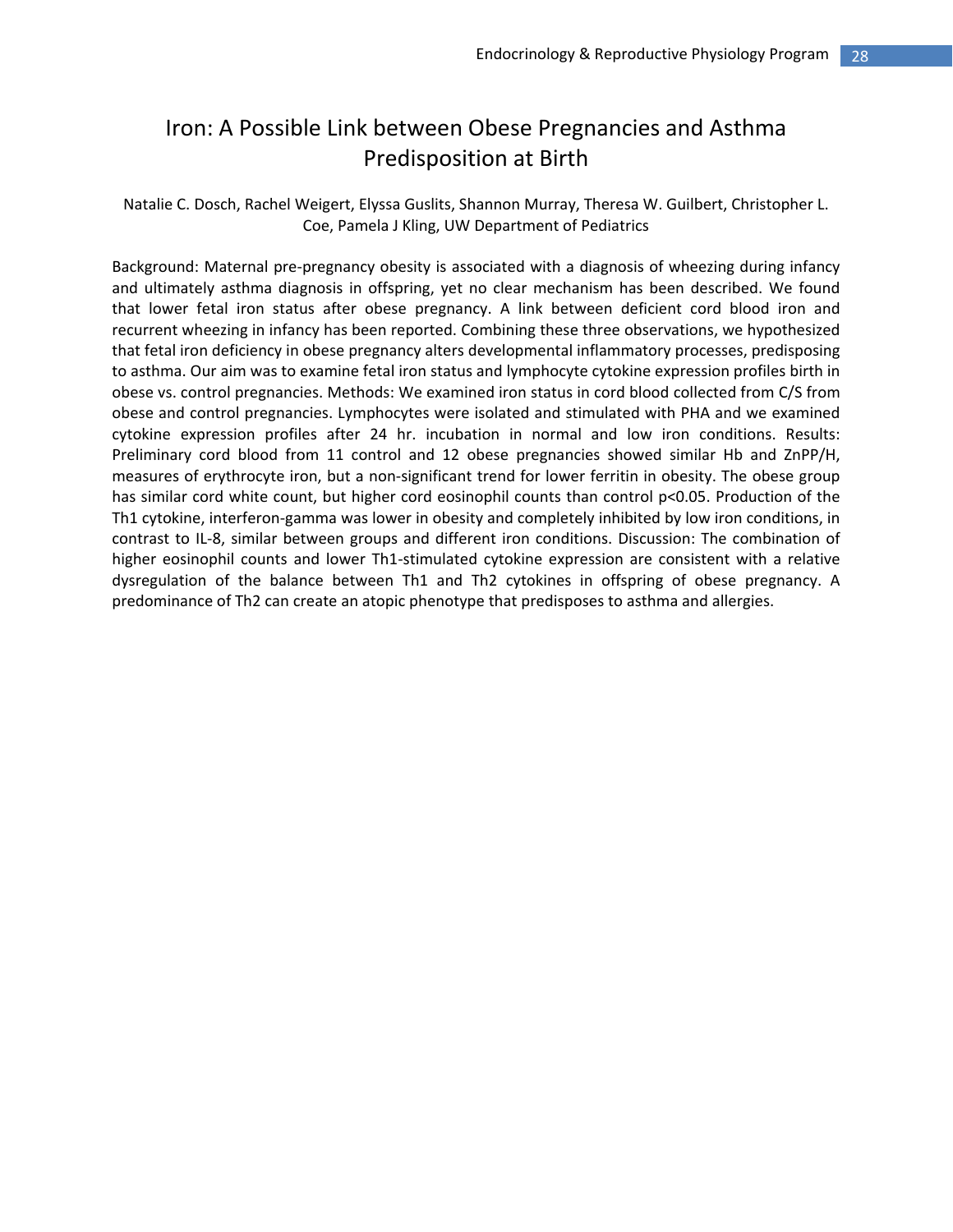# 2013 ERP Program Faculty Directory

| <b>Name</b>      | <b>Research Interests</b>                                                                                                                                                                                                |  |  |
|------------------|--------------------------------------------------------------------------------------------------------------------------------------------------------------------------------------------------------------------------|--|--|
| Abbott, David    | Neuroendocrine function, Polycystic Ovary Syndrome                                                                                                                                                                       |  |  |
| Alarid, Elaine   | Estrogen response                                                                                                                                                                                                        |  |  |
| Atwood, Craig    | Hormone regulation of aging and Alzheimer's Disease                                                                                                                                                                      |  |  |
| Audhya, Jon      | Membrane development and organization                                                                                                                                                                                    |  |  |
| Barry, Terence   | Aquaculture, fish reproduction                                                                                                                                                                                           |  |  |
| Bird, lan        | Uterine blood flow, eNOS                                                                                                                                                                                                 |  |  |
| Bosu, William    | Folliculogenesis, Corpus luteum function                                                                                                                                                                                 |  |  |
| Davis, Dawn      | Basic and translational research on diabetes and obesity                                                                                                                                                                 |  |  |
| Downs, Karen     | Developmental and genetic control of fetal and extraembryonic lineage formation<br>during mouse gastrulation, use of mammalian stem cells in gene therapy                                                                |  |  |
| Drezner, Marc    | Phosphatonins, Hormones                                                                                                                                                                                                  |  |  |
| Duello, Theresa  | Health Disparities in Underrepresented Populations                                                                                                                                                                       |  |  |
| Ginther, Oliver  | Equine reproduction                                                                                                                                                                                                      |  |  |
| Golos, Thaddeus  | Placenta biology, stem cells                                                                                                                                                                                             |  |  |
| Hernandez, Laura | Lactation biology                                                                                                                                                                                                        |  |  |
| Jefcoate, Colin  | stAR protein                                                                                                                                                                                                             |  |  |
| Jorgensen, Joan  | Gonad formation                                                                                                                                                                                                          |  |  |
| Kessel, Julie    | Neonatology                                                                                                                                                                                                              |  |  |
| Khatib, Hasan    | Genomic imprinting, genetic development of embryos in cattle, genetic traits that<br>impact health and milk quality in cattle.                                                                                           |  |  |
| Kimple, Michelle | Signal transduction, Diabetes pathophysiology                                                                                                                                                                            |  |  |
| Kling, Pamela    | Neonatal development, Growth factors                                                                                                                                                                                     |  |  |
| Kreeger, Pamela  | The use of mathematical, and computational techniques to address cellular<br>signaling questions relevant to women's health                                                                                              |  |  |
| Levine, Jon      | Polycystic Ovary Syndrome                                                                                                                                                                                                |  |  |
| Liu, Bo          | Molecular mechanism underlying vascular inflammation, molecular mechanism<br>underlying occlusive vascular diseases, and development of new materials for<br>biomedical applications (gene delivery and vascular grafts) |  |  |
| Magness, Ronald  | Shear stress                                                                                                                                                                                                             |  |  |
| Martin, Thomas   | Cell Signaling, neuropeptides                                                                                                                                                                                            |  |  |
| Ntambi, James    | Genetic regulation of metabolism                                                                                                                                                                                         |  |  |
| Odorico, Jon     | Stem cells, Pancreatic islet development                                                                                                                                                                                 |  |  |
| Parrish, John    | Sperm regulation and function, Equine Reproduction                                                                                                                                                                       |  |  |
| Patankar, Manish | Epithelial Ovarian Cancer (EOS)                                                                                                                                                                                          |  |  |
| Payseur, Bret    | Genetics of hybrid sterility                                                                                                                                                                                             |  |  |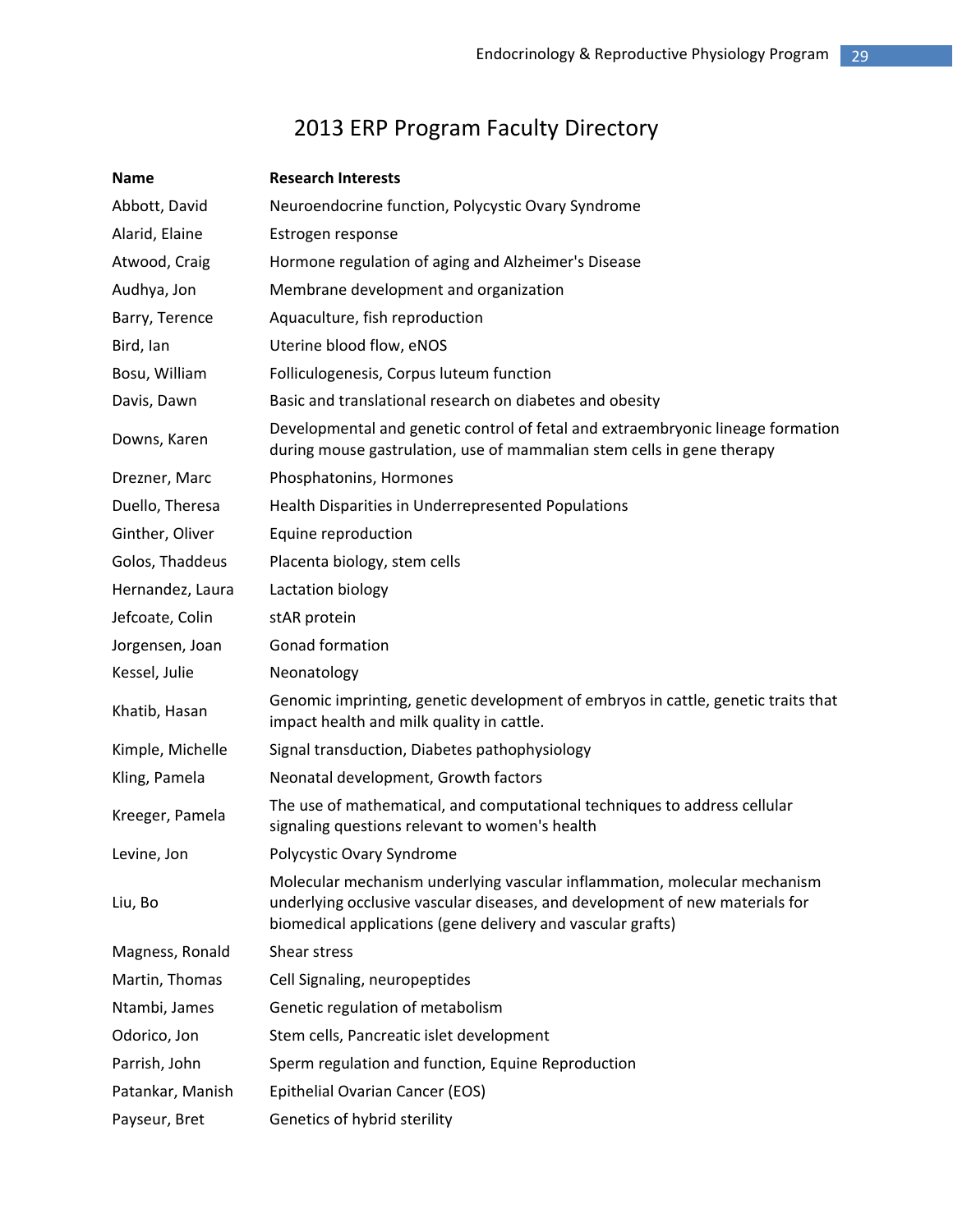| Pelegri, Francisco | Cellular and molecular level processes involved in early vertebrate development                                                                           |  |
|--------------------|-----------------------------------------------------------------------------------------------------------------------------------------------------------|--|
| Peterson, Richard  | Prostate disease                                                                                                                                          |  |
| Salih, Sana        | Molecular Determinants of Oocyte Development, Fertilization, and Early<br><b>Embryogenesis in Humans</b>                                                  |  |
| Schuler, Linda     | Prolactin, Growth hormones                                                                                                                                |  |
| Shah, Dinesh       | Maternal-Fetal Medicine, mechanisms of preeclamptic hypertension                                                                                          |  |
| Terasawa, Ei       | Neuroendocrinology                                                                                                                                        |  |
| Thomson, James     | <b>Stem Cells</b>                                                                                                                                         |  |
| Vezina, Chad       | <b>Prostate Disease</b>                                                                                                                                   |  |
| Watters, Jyoti     | Molecular mechanisms employed by microglia, Central Nervous System                                                                                        |  |
| Wiltbank, Milo     | Hormonal interaction; intracellular regulation of cell death and steroidogenesis in<br>the corpus luteum; regulation of ovarian function in dairy cattle. |  |
| Xu, Wei            | Dissecting the epigenetic mechanisms controlling estrogen responsiveness                                                                                  |  |
| Zheng, Jing        | Endothelial cell function                                                                                                                                 |  |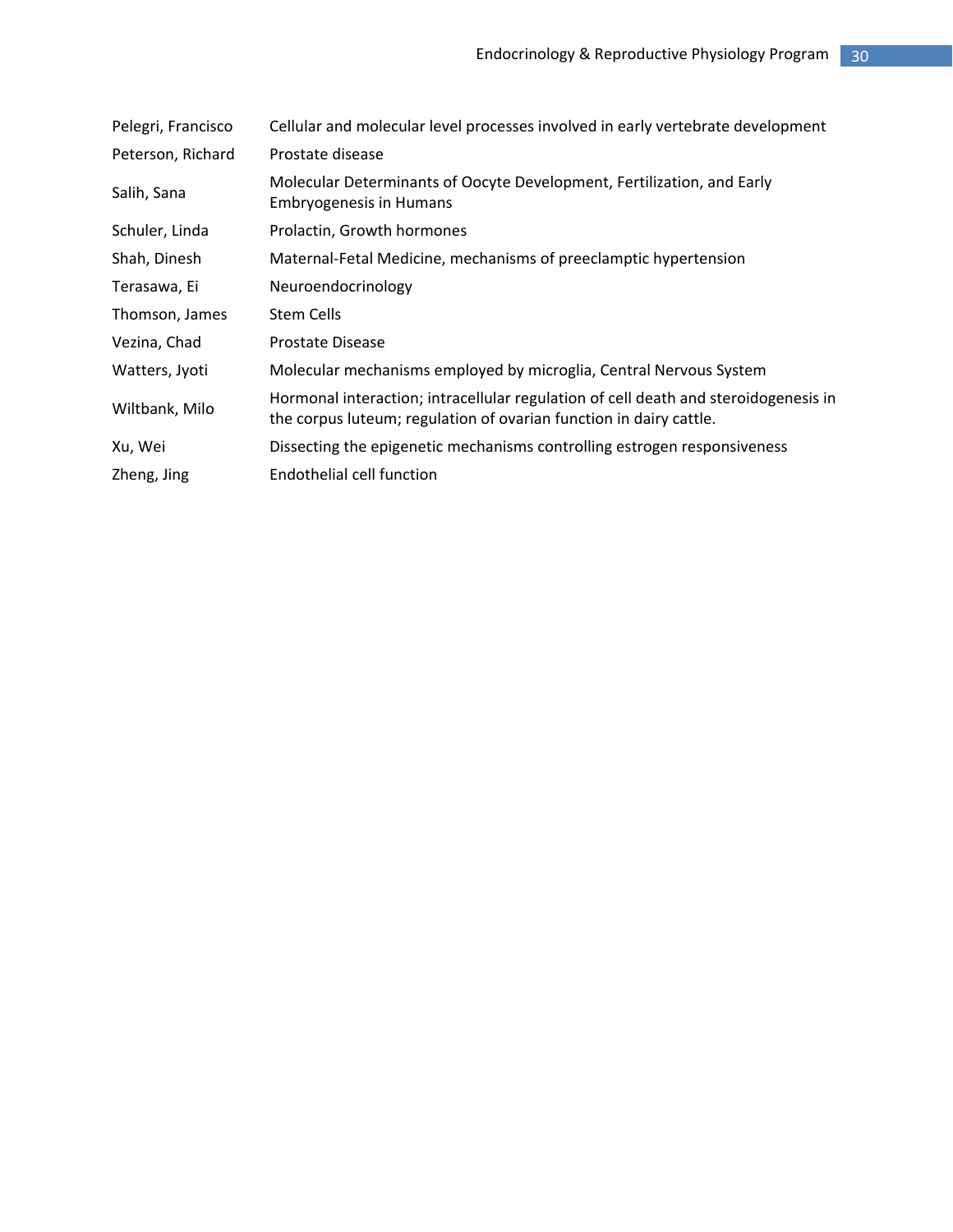| <b>NAME</b>                 | <b>ADVISOR</b>         | <b>EMAIL</b>          |
|-----------------------------|------------------------|-----------------------|
| Aljohani, Ahmed             | J. Ntambi              | aljohani@wisc.edu     |
| Alvarez, Roxanne            | I. Bird                | realvarez@wisc.edu    |
| Ampey, Bryan                | R. Magness             | bcampey@wisc.edu      |
| Clemente, Luca              | I. Bird (P. Bertics)   | lclemente@wisc.edu    |
| Fontaine, Danielle          | D. Davis               | dfontaine@wisc.edu    |
| Garcia, James               | E. Terasawa            | jamesgarcia@wisc.edu  |
| Haidar, Omar                | C. Jefcoate            | ohaidar@wisc.edu      |
| Hankes, Amanda              | I. Bird                | ahankes@wisc.edu      |
| Hayashi, Kentaro            | C. Atwood              | hayashi3@wisc.edu     |
| Jallow, Fatou               | L. Schuler             | fjallow@wisc.edu      |
| Johnson, Michael            | M. Drezer / R. Blank   | mgjohnso@wisc.edu     |
| Kenealy, Brian              | E. Terasawa            | kenealy@wisc.edu      |
| Khurshid, Nauman            | D. Shah                | nkhurshid@wisc.edu    |
| Kraynak, Marissa            | D. Abbott              | kraynak@wisc.edu      |
| Kristianto, Jasmin          | M. Drezner / R. Blank  | kristianto@wisc.edu   |
| Lewis, Samantha             | J. Jorgensen           | srlewis2@wisc.edu     |
| Li, Yan                     | J. Zheng               | li99@wisc.edu         |
| Ling, Ka Yi                 | K. Downs               | kling2@wisc.edu       |
| Maguire, Meghan             | C. Jefcoate            | mlmaguire@wisc.edu    |
| Mandel, Daniel              | D. Abbott              | dcmandel2@wisc.edu    |
| Nair, Gopika                | J. Odorico             | gnair@wisc.edu        |
| Pastore, Mayra              | R. Magness             | mpastore@wisc.edu     |
| Ren, Jun                    | B. Liu                 | jren9@wisc.edu        |
| Rodriguez, Adriana          | K. Downs               | amrodriguez4@wisc.edu |
| Villalon Landeros, Rosalina | R. Magness             | villalonland@wisc.edu |
| Wang, Lei                   | J. Audhya (P. Bertics) | lwang77@wisc.edu      |
| Zou, Qingyun                | J. Zheng               | qzou2@wisc.edu        |

# 2013 Graduate Student Directory